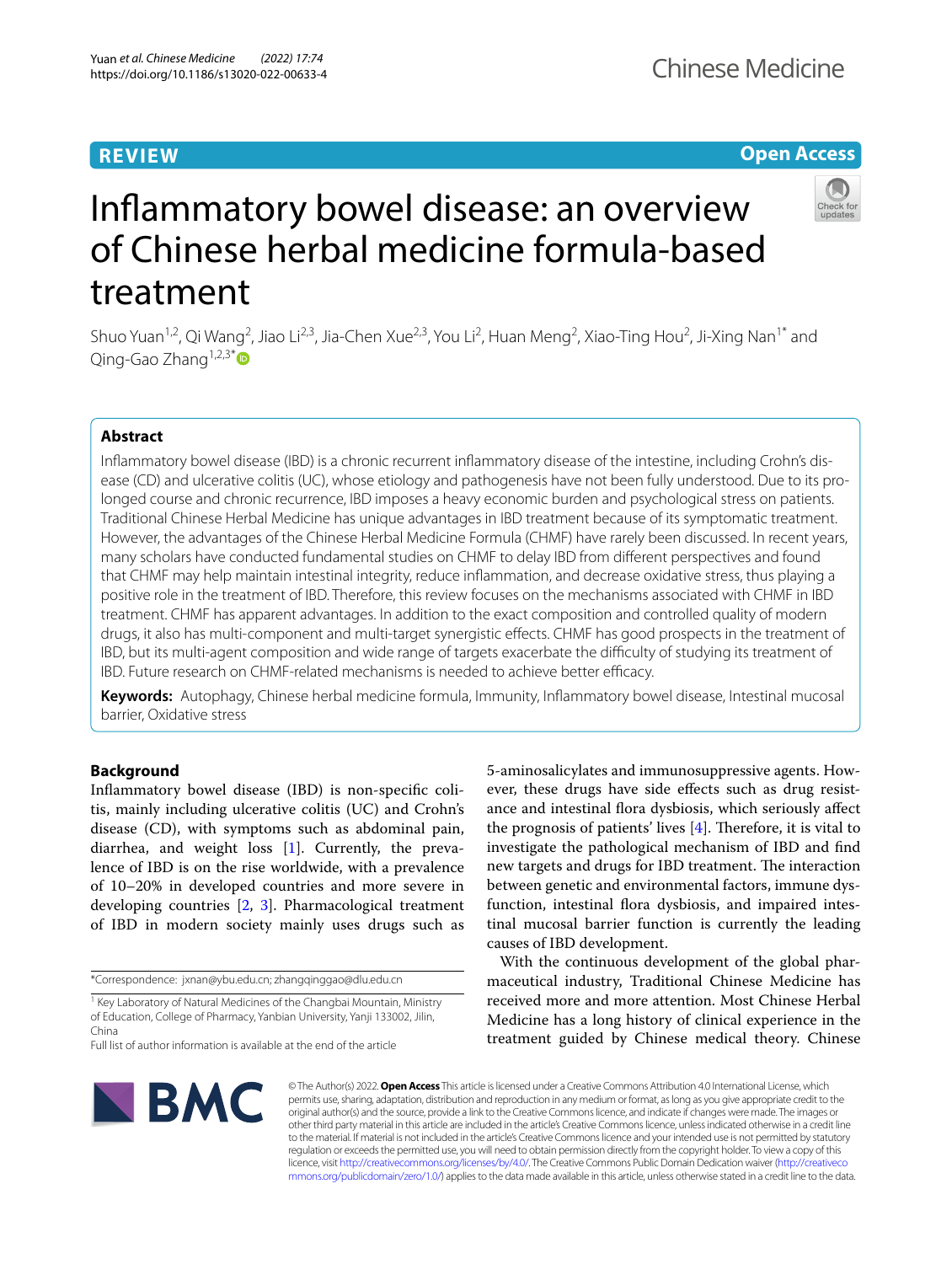Herbal Medicine's development and exploitation procedure are the opposite of chemical drug research, which mainly starts with clinical practice screening to identify candidate compounds and then clinical validation to enter the new drug development track for clinical research, production, and marketing [[5\]](#page-13-4). The Chinese Herbal Medicine Formula (CHMF) has certain specifcities and advantages compared with some Western medicines. CHMF is a formula composed of two or more medicinal favors, with relatively prescriptive processing and usage methods, for relatively defnite disease evidence and is the main component of Traditional Chinese Medicine prescriptions. CHMF has a complex chemical composition and pharmacological efects with multi-target medical characteristics [[6\]](#page-13-5).

It has been shown that the co-administration of *Indirubin* and *Isatin*, the co-administration of *Astragalus membranaceus* polysaccharides, and *Codonopsis pilosula* polysaccharides, as well as the administration of Fuzi-Ganjiang, can improve clinical symptoms in UC mice  $[7-9]$  $[7-9]$ . The remarkable therapeutic advantages of Chinese medicine for IBD have received increasing attention from scholars, and this article describes the progress of basic research achieved by CHMF in the treatment of IBD in recent years. The current use of CHMF for IBD treatment is mainly focused on improving intestinal mucosal barrier function, immunomodulation, and regulating oxidative stress.

## **Intestinal mucosal barrier**

Patients with IBD have a damaged intestinal mucosal barrier, leading to abnormal cytokine secretion, intestinal mucosal atrophy, permeability changes, and intestinal flora displacement  $[4]$  $[4]$ . This may lead to recurrent inflammation and aggravation of inflammation. The intestinal mucosal barrier comprises four parts: mechanical barrier, chemical barrier, immune barrier, and biological barrier. If one of the barriers is damaged, it will lead to the destruction of the intestinal mucosal barrier, resulting in impairment of its function, induction of intestinal infection, and the occurrence of diseases such as IBD.

# **Intestinal mucosal mechanical barrier**

The mechanical barrier is the intestinal mucosal epithelial structure, including the intestinal epithelial cells (IECs) and the connections between IECs, which absorb nutrients and exclude harmful substances outside the barrier. The intestinal mucosal epithelial cells and the tight junction (TJ) between the cells form the intestinal mucosal mechanical barrier. The integrity of the intestinal mucosal mechanical barrier is determined by the composition and function of IECs and TJs  $[10]$  $[10]$ . The disruption of TJ infltrates harmful luminal molecules and disrupts the intestinal mucosal immune system and inflammation. Therefore, TJ can act as a trigger for the development of intestinal and systemic diseases  $[11]$  $[11]$ . The TJ comprises a family of cytoplasmic proteins, like ZO (zonula occludens proteins), transmembrane proteins (tricellulin, nectin, junctional adhesion molecules, occludin, and claudins), and cytoskeletal structures together. Occludin and claudins can regulate the function of the intestinal mucosal mechanical barrier by afecting TJ permeability [\[12](#page-13-10)]. Targeting the restoration of TJs integrity may become an efective way to treat and prevent IBD.

In dextran sulfate sodium (DSS)-induced UC mice, the QingBai decoction, Huang-Lian-Jie-Du Decoction, and Huangqin Decoction increased the expression of ZO-1 and Occludin in colonic mucosal [[13](#page-13-11)[–15](#page-13-12)]. Fang investigated the efect of Qing Hua Chang Yin on the loss of intestinal epithelial barrier integrity induced by lipopolysaccharide (LPS) in vitro using a Caco-2 cell model and found that Qing Hua Chang Yin could upregulate the mRNA and protein expression levels of Claudin-1 [\[16](#page-13-13)]. In addition, Sijunzi Decoction can also upregulate the level of Claudin-2 in the colon tissue of rats induced by a 2,4,6-trinitrobenzene sulfonic acid (TNBS) in vivo as an intestinal barrier protector [\[17](#page-13-14)].

# **Intestinal mucosal chemical barrier**

The mucosal chemical barrier is less reported, but it also plays an essential role in IBD. The loose mucus layer covering the intestinal epithelial cells and the mucin in the mucus together constitute the intestinal mucosal chemical barrier [[18\]](#page-13-15). Mucins can prevent pathogenic bacteria from invading and adhering to the intestine. Huang-Lian-Jie-Du Decoction can protect the intestinal mucosa by increasing the secretion of mucins [[14\]](#page-13-16).

## **Intestinal mucosal microbial barrier**

In recent years, intestinal flora disorders have become an essential factor in the pathogenesis of IBD. The micro spatial structure of the intestinal commensal bacteria and the host constitutes the intestinal mucosal microbial barrier. Intestinal flora can interact with cells to promote barrier function through nutrient acquisition, energy and metabolic regulation, and cell proliferation  $[19]$  $[19]$ . The relationship between the intestinal flora and the organism's autoimmune system coexists and infuences each other. The imbalance of intestinal microecology can lead to various infammatory and metabolic diseases in the body [[20\]](#page-13-18). It has been shown that during the active phase of IBD, there is intestinal flora dysbiosis and decreased species diversity within the organism [[21\]](#page-13-19). CHMF can regulate intestinal flora disorders and maintain the homeostatic balance of intestinal flora [\[22](#page-13-20)]. Huang-Lian-Jie-du Decoction, Huangqin Decoction, and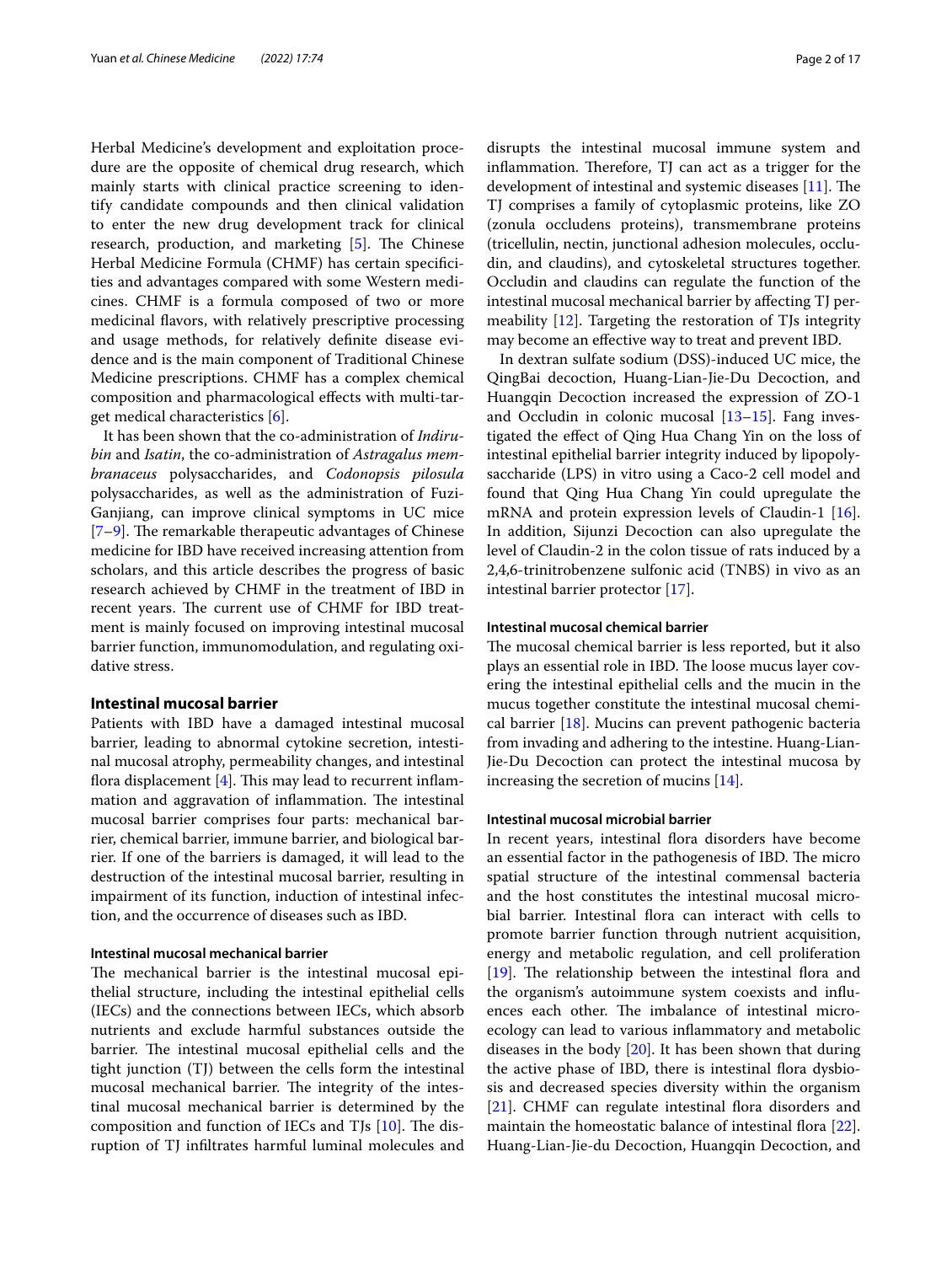*Pyungwi-san* can restore the balance of intestinal flora in UC mice by inhibiting the growth of intestinal pathogens and preventing the reduction of benefcial bacteria [[23–](#page-13-21) [25\]](#page-13-22). In DSS-induced UC rats, the ratio of Bacteroidetes to Firmicutes was elevated. This ratio decreased to normal levels with the use of Huai Hua San [\[26\]](#page-13-23). It has also been suggested that IBD is associated with Clostridium difficile (CDD) infection, resulting from dysbiosis of the intestinal fora. In contrast, *Pyungwi-san* normalizes the abundance ratio of Firmicutes/Bacteroidetes in the intestine and has some protective effect against  $DSS + CDD$ induced colitis, which may be achieved by restoring the balance of the intestinal microbial community [[27\]](#page-13-24).

IBD can cause abnormal metabolic regulation in vivo. The resident intestinal flora can suppress the expression of pro-infammatory cytokine genes by secreting shortchain fatty acids (SCFAs), vitamins, and other benefcial active metabolites [\[28](#page-13-25)]. Several metabolic pathways, including amino acids, fatty acids, and bile acids, are perturbed in IBD patients. Metabolomics characterizes the overall and dynamic changes in the type and concentration of endogenous small-molecule metabolites (e.g., amino acids, lipids, nucleosides) in the organism when disturbed by disease or drugs [\[29\]](#page-13-26). Subsequently, metabolomics can be correlated with genomic and proteomic results to facilitate the systematic study and comprehensive interpretation of disease mechanisms or drug mechanisms of action  $[30, 31]$  $[30, 31]$  $[30, 31]$  $[30, 31]$  $[30, 31]$ . Therefore, metabolomics is used to characterize the endogenous metabolic profles of IBD patients and to reveal the critical metabolic pathways that are perturbed during the development and progression of IBD. It has important implications for the in-depth investigation of the pathogenesis of IBD and the search for new therapeutic targets for IBD. Hong analyzed the metabolic profle of UC rats by LC–MS/ MS and identifed a total of 36 diferential metabolites involved in multiple metabolic pathways. Compound Sophorae Decoction could afect multiple metabolic pathways in TNBS-induced UC rats, thus diminishing their pathophysiological symptoms and obtaining posi-tive therapeutic effects [[32](#page-13-29)]. Huankuile Suspension inhibits infammatory response and regulates bile metabolism, pyrimidine metabolism, purine metabolism, glutathione metabolism, and citric acid cycle in UC rats [[33\]](#page-13-30). Huang-Lian-Jie-du decoction alleviates UC in mice by regulating arachidonic acid metabolism and glycerophospholipid metabolism [\[34\]](#page-13-31). *Astragalus membranaceus* polysaccharides and *Codonopsis pilosula* polysaccharides could upregulate the efects of isovaleric and butyric acids in SCFAs to improve clinical symptoms in mice with colitis [\[9](#page-13-7)]. Huangqin Decoction plays a crucial role in normalizing metabolic disorders by regulating the levels of amino acid, lipid, and fatty acid markers in UC rats [\[35](#page-13-32), [36\]](#page-13-33). Rhubarb Peony Decoction increased the number of butyric acid-producing *Butyricicoccus pullicaecorum* and the level of SCFAs to restore intestinal function in UC mice. The dynamic changes of intestinal flora and host co-metabolites were detected by metabolomics to clearly demonstrate the metabolic status of intestinal flora in the host, which may provide clues and directions for studies such as the drug treatment mechanism IBD [[37](#page-13-34)].

# **Intestinal mucosal immune barrier**

Gut-associated lymphoid tissue (GALT), secretory antibodies, and mesenteric lymph nodes (ETC) constitute the intestinal mucosal immune barrier, which can respond to antitoxins, antigens, and potentially harmful organisms [\[38](#page-14-0)]. GALT produces IgA, which forms the antigen complexes with antigenic material, binds to receptors on M cells, and antigens are transferred to the lamina propria and then presented to dendritic cells (DCs). Infammatory DCs play an essential role in the pathogenesis of IBD, and Sishen Pill can modulate the interaction between infammatory DCs and the gut microbiota to treat DSS-induced colitis [[39](#page-14-1)].

## **Immunity**

## **T lymphocytes**

The exact mechanism of cellular dysfunction leading to IBD is not fully understood. However, modulating the function of immune cells could be a powerful tool in the treatment of inflammatory diseases. The adaptation of T lymphocytes to the intestinal environment requires constant diferentiation between natural stimuli from commensal flora, natural stimuli from food, and pathogens that need to be removed. T lymphocytes in the gut can be activated by environmental and other factors, causing genetic variants of intestinal defense defects or tolerance disruptions, such as intestinal infections or flora imbalances, triggering multiple immune disorders  $[40]$  $[40]$ . Therefore, T lymphocytes are the critical site of drug action for IBD treatment. The intestinal inflammatory infiltrate is mainly composed of  $CD4^+$  T cells, regulatory T cells (Tregs), and main memory T Cells (Tcm)  $[41]$  $[41]$ . There are several specific subpopulations of  $T$  helper cells: Th<sub>1</sub>, Th2, Th9, Th17, Th22, T follicular helper (Tfh), and several auto Tregs  $[41]$  $[41]$ . Th17 cells play an essential barrier role in the skin and intestinal mucosa. The resistance to bacteria and fungi is an essential driver of autoimmune disease, which often exacerbates disease when triggered in the autoimmune environment. The differentiation of Th17 is mainly driven by interleukin (IL)-6 and transforming growth factor (TGF)-β, which is further stabi-lized by paracrine signals such as IL-23 and IL-1β [\[42](#page-14-4)]. It is now generally accepted that the solid anti-infammatory  $CD4^+$  T-cell, Tregs, are abundant in the intestine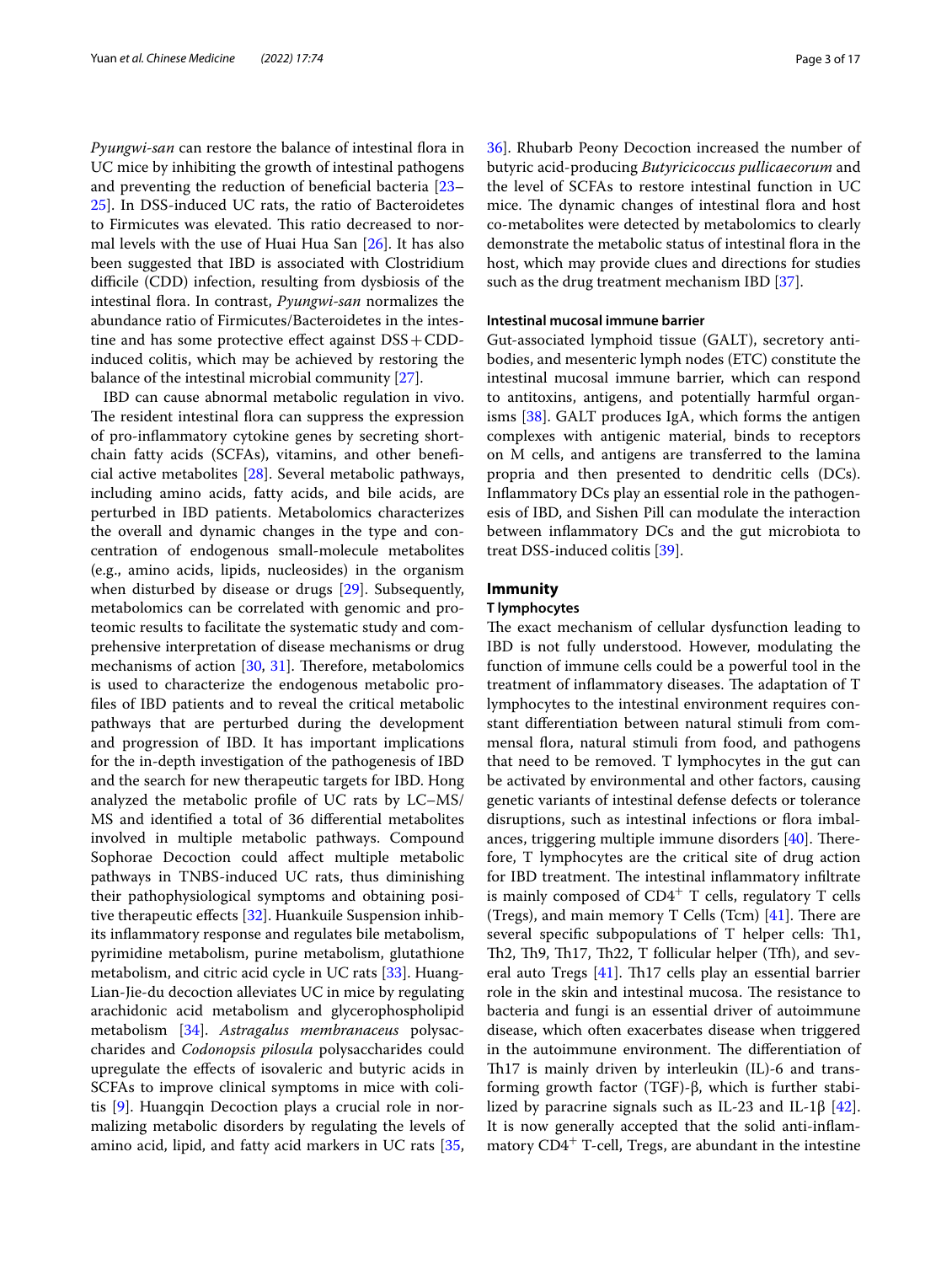[[43\]](#page-14-5). In DSS-induced UC mice, Huangqin Decoction was able to increase the number of Tregs to alleviate the inflammatory effects  $[15]$  $[15]$ . The role of Tregs cells is mainly to suppress infammation by suppressing T cells and regulating other immune cells in their environment, especially interconnected with Th17 cells in differentiation, which together maintain the body's balance of the immune microenvironment.

Once this balance is disrupted, multiple autoimmune diseases, including IBD, can occur [\[44\]](#page-14-6). In exploring the relationship between T lymphocytes and IBD, it has been found that Gegen Qinlian Decoction could restore the balance of Treg and Th17 cells in the colonic tissue of UC mice [[45\]](#page-14-7). In TNBS-induced mouse mesenteric lymph node lymphocytes and lamina propria monocytes, Qingre Zaoshi Liangxue Decoction decreased the proportion of Th17 cells and increased the proportion of Treg cells [\[46\]](#page-14-8). Compound Sophorae Decoction can regulate the percentage of Th17 and Treg cells in the mesenteric lymph nodes of UC mice [[47\]](#page-14-9). Furthermore, Bawei Xileisan restored the balance of Th17/Treg in monocytes [[48\]](#page-14-10). The role of Tfh cells is to participate in B-cell differentiation and play a role in immunoglobulin production and the formation of lymphocyte tissue-growing centers. Sishen Pill efectively treated chronic colitis by regulating Tfh cell diferentiation and function to treat IBD [[49\]](#page-14-11).

#### **NF‑κB**

The nuclear factor kappa  $B(NF-KB)$  family includes NF-κB1 (p50 and precursor p105), NF-κB2 (p52 and precursor p100), and related factor A, nuclear factor c-Rel, and related factor B. They all have a Rel homologous structural domain at the N terminus, which dimerizes with the DNA sequence that specifcally binds to DNA sequences and activates or represses downstream transcription [[50](#page-14-12)]. In the absence of external signal stimulation, the above proteins form homodimers or heterodimers and are strictly inhibited by the inhibitor of the NF- $\kappa$ B (I $\kappa$ B) family. They are regulated by the inhibitor of the NF-κB kinase (IKK) complex [[51](#page-14-13)]. NF-κB is a crucial regulator of infammation and can be activated by various stimulatory factors. The degradation of IκB translocates NF-κB to the nucleus and mediates the transcription of various target genes. Several pro-infammatory factors encoded by the NF-κB signaling pathway promote infammation-associated tissue damage and are associated with tumor development [[52\]](#page-14-14). Huangkui Lianchang Decoction inhibits the NF-κB signaling pathway in DSS-induced ulcerative colitis [\[53](#page-14-15)]. Jian-Pi Qing-Chang Decoction and Tou Nong San can improve mucosal infammatory response and intestinal epithelial barrier function through the NF-κB pathway. Also, their anti-infammatory efects are associated with NF-κB regulation [\[54–](#page-14-16)[57\]](#page-14-17).

TOLL-like receptors (TLRs) are cellular transmembrane receptors in the natural immune system. TLRs can bind to pathogen recognition pattern molecules, activate downstream signaling molecules, and ultimately trigger the expression of infammatory mediators, serving as a link between natural immunity and acquired immunity. TLR4 is a subtype of the TOLL receptor family, and myeloid diferentiation factor 88 (MyD88) is the main junction protein in the TLR4 signaling pathway. The interaction between TLR4 and MyD88 ultimately mediates the innate immune response and infammatory response against pathogenic bacteria [\[58\]](#page-14-18). It was found that the TLR4 mediated signaling pathway is involved in the development of UC. TLR4 is a transmembrane receptor in the natural immune system, which recognizes the corresponding ligand and then binds to it to initiate signal transduction, leading to NF-κB activation and release of intestinal infammatory mediators [\[59](#page-14-19)]. Gegen Qinlian Decoction can inhibit the TLR4/NF-κB signaling [[60\]](#page-14-20). Kuijieyuan Decoction ameliorates intestinal barrier damage in ulcerative colitis by afecting TLR4-dependent NF-κB signaling  $[61]$  $[61]$ .

Myosin light chain kinase (MLCK) is a calmodulindependent serine/threonine-specifc protein kinase whose primary function is to phosphorylate myosin light chain (MLC) and activate myosin heavy chain adenosine triphosphatase. MLCK mediates the sliding of skeletal protein microflaments, causing cell contraction and eventually the formation of cellular gaps [\[62](#page-14-22)]. A variety of signaling pathways are involved in the activation of MLCK, mainly through the mitogen-activated protein kinase (MAPK) pathway of extracellular regulated protein kinase (ERK) 1/2, P38, c-Jun N-terminal kinase (JNK) pathway, as well as infammation-related pathways involved in cell proliferation and apoptosis [\[63](#page-14-23)]. In TNBS-induced UC rats, Bu-Zhong-Yi-Qi Granule can regulate the secretion of some infammatory cytokines and improve TJ integrity through TLR4/NF-κB/MLCK pathway [[64](#page-14-24)]. Sijunzi Decoction could reduce the levels of NF-κB p65 and MLCK [[17\]](#page-13-14). In addition, Shen-Ling-Bai-Zhu-San attenuated DSS-induced UC mice via the MAPK/NF- $\kappa$ B signaling pathway [[65\]](#page-14-25). NEMO is encoded by the B cell-encoded κ light chain polypeptide repressor gene (IκBKG) [\[66\]](#page-14-26), and in 1998, Brott cloned the mammalian homolog of the Nemo gene named Nemo-like kinase (NLK) [[67\]](#page-14-27). It has been confrmed that NLK is a highly conserved MAPK-like kinase during evolution and has a signifcant reference value for disease prognosis [\[68](#page-14-28)]. Sishen Pill can inhibit NF-κB activation by suppressing the NEMO/NLK signaling pathway and plays a vital role in treating chronic colitis [[69\]](#page-14-29).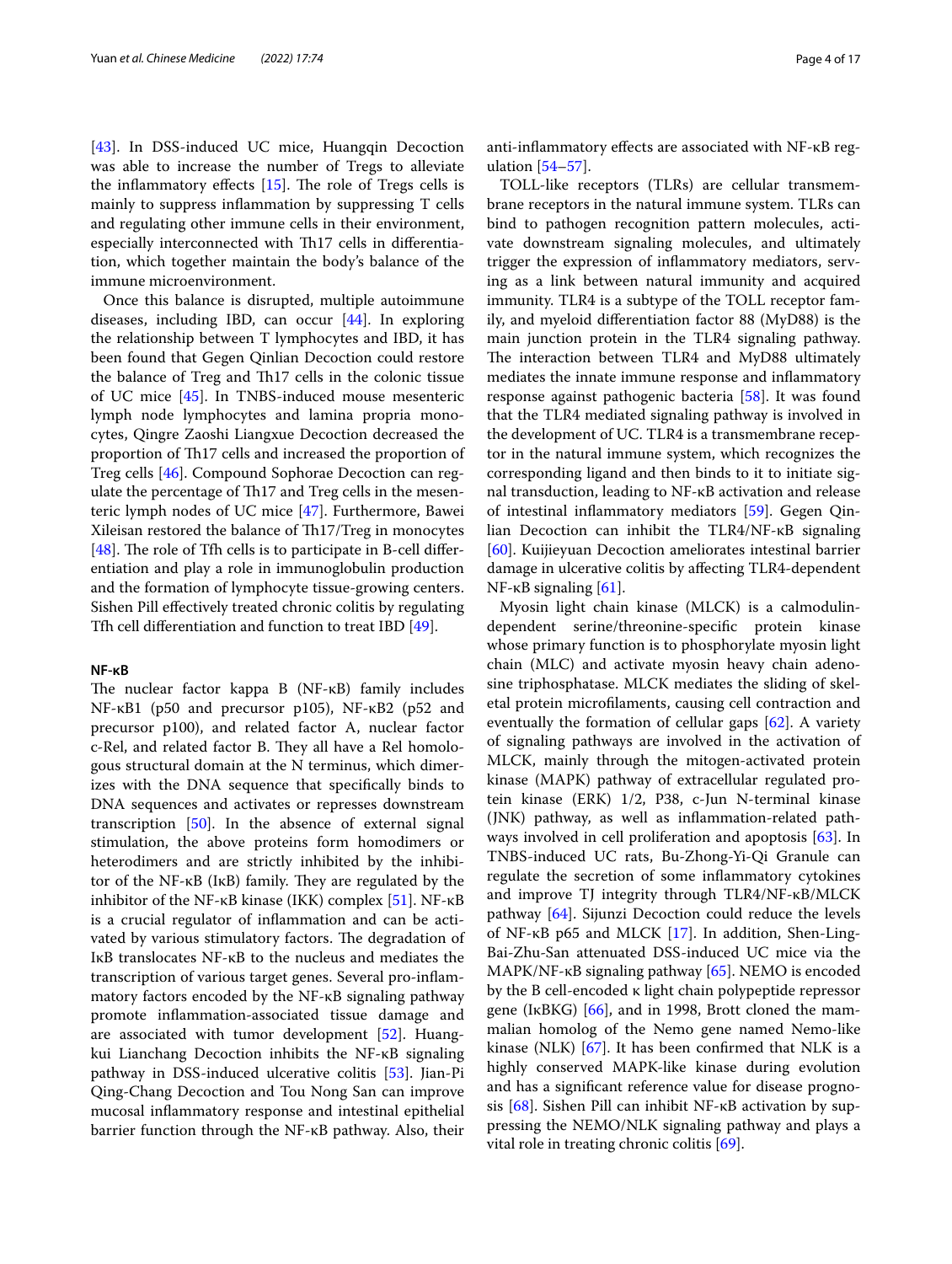The assembly of NOD-like receptor protein 3 (NLRP3) requires the involvement of the sensor NLRP3 pattern recognition receptor, apoptosis-associated specklike protein containing a CARD (ASC), and the efector protein caspase-1 are involved, which widely presented in various immune cells when the disease occurs [\[70](#page-14-30)]. Microbial molecules require the activation of NLRP3 or some signaling through NF-κB proteins, which induce NLRP3 to indirectly promote the expression of the assembled infammasome complex [\[71](#page-14-31)]. Both Jiaweishaoyao Decoction and *Pyungwi-san* can inhibit the NLRP3 infammasome, and the NF-κB pathway to alleviate DSS-induced UC [[72,](#page-14-32) [73](#page-14-33)].

PI3K is an intracellular phosphatidylinositol kinase. Upon the activation of PI3K, PIP3 acts as a second messenger and binds to regional proteins of Akt. This leads to the acquisition of Akt activity, which is involved in cell growth, cell development, and apoptosis through the regulation of downstream proteins [\[74\]](#page-14-34). Akt is a serine/threonine kinase, also known as protein kinase B or PKB, which is a target of action downstream of the PI3K pathway, and its anti-apoptosis mechanism is phosphorylation of target proteins through multiple downstream pathways. The activated Akt is involved in activating and inhibiting multiple targets after phosphorylation, enabling cell survival, growth, and proliferation through multiple mechanisms [[75\]](#page-14-35). Zuojin Pill can modulate the crosstalk between intestinal microbes and Treg cells to attenuate DSS-induced colitis through PI3K/Akt signaling pathway [[76\]](#page-14-36). Sishen Pill alleviates DSS-induced colitis, which may be related to inhibiting the PI3K/ Akt signaling pathway [[77\]](#page-14-37). Xianglian Pill can block the activation of the PI3K/Akt/mTOR pathway, inhibit the secretion of pro-infammatory cytokines, and repair the dysfunction of the intestinal epithelial barrier to enhance autophagy [\[78\]](#page-14-38). Upon activating the PI3K/Akt pathway, activated Akt inhibits phosphorylation degradation of protein IκB kinase by enhancing NF-κB, which subsequently leads to NF-κB activation. Huangqin Decoction can improve DSS-induced colitis by modulating the intestinal microbiota and inhibiting the PI3K/Akt/ HIF-1α and NF-κB pathways [[79](#page-14-39)]. Kuijieyuan Decoction ameliorates intestinal barrier damage in ulcerative colitis by afecting TLR4-dependent PI3K/AKT/NF-κB signaling pathway [\[61](#page-14-21)].

#### **JAK2/STAT3**

The JAK/STAT3 signaling pathway is composed of Janus kinase (JAK), tyrosine kinase receptor, and Signal Transducer and Activator of Transcription 3 (STAT3), which are essential in cell growth, cell proliferation, cell invasion, cell metastasis, and regulation of apoptotic processes  $[80]$  $[80]$ . The STAT family, a group of intracellular proteins that signal and activate transcriptional functions, contains seven members (STAT1-4, 5A, 5B, and 6). The JAK2/STAT3 signaling pathway is an important pathway mediating the signaling of numerous cytokines and infammatory mediators, closely associated with the expression of infammatory immune factors associated with tumor necrosis factor- $\alpha$  (TNF- $\alpha$ ), IL-6, IL-17, and IL-22  $[81]$  $[81]$ . The activation of JAK2 will phosphorylate tyrosine residues, which are later bound to the receptor and phosphorylated by STAT3. Phosphorylated JAK2 forms a dimer or heterodimer with phosphorylated STAT3 and ectopic to the nucleus, afecting the transcription of downstream genes and the expression of infammatory factors [\[82](#page-15-1)]. Gegen Qinlian Decoction and Huanglian Jiedu Decoction reduce infammation by inhibiting JAK2/STAT3, decrease infammation by inhibiting JAK2/STAT3 signaling, and has a protective efect on UC [\[45,](#page-14-7) [83](#page-15-2)]. Qingre Zaoshi Liangxue Decoction, Pien Tze Huang, and Baitouweng Decoction signifcantly improved the infammatory symptoms in mice with acute colitis, and the latent mechanism may be related to various signaling pathways, including regulation of gut microbiota and infammatory signaling pathways, such as IL-6/STAT3  $[46, 84, 85]$  $[46, 84, 85]$  $[46, 84, 85]$  $[46, 84, 85]$  $[46, 84, 85]$ .

#### **Notch**

The Notch pathway is highly conserved in various organisms, is involved in developing almost all organ systems, and regulates tissue homeostasis after development. The Notch signaling pathways include Notch ligands (Delta-like ligands 1, 3, 4, Serrate-like ligands Jagged1, Jagged2), Notch1, Notch2, Notch3, Notch4, Notch DNA binding proteins, immunoglobulin κJ region recombinant signaling proteins and efector molecules (Hes, Hcy, Herp)  $[86]$  $[86]$  $[86]$ . The notch signaling pathway activates Notch receptors on the cell surface upon binding to ligands, inducing protein hydrolase cleavage. The intracellular segment of Notch is released into the nucleus and binds to the transcriptional repressor RBP-Jκ to activate the transcription of target genes, which can regulate cell proliferation, cell diferentiation, and apoptosis [\[87](#page-15-6)]. In the DSS-induced UC mice, Gegen Qinlian Decoction maintains mucosal homeostasis through bidirectional regulation of Notch signaling, thereby restoring colonic epithelial function [[88](#page-15-7)]. Compound Sophorae Decoction modulates the Notch signaling, promotes altered macrophage phenotype, and enhances colonic mucosal barrier function [[89](#page-15-8)]. QingBai Decoction inhibited the efects of NF-κB and Notch signaling on the infammatory cascade, which efectively alleviated intestinal infammation and mucosal barrier function in DSS-induced UC mice [[13](#page-13-11)].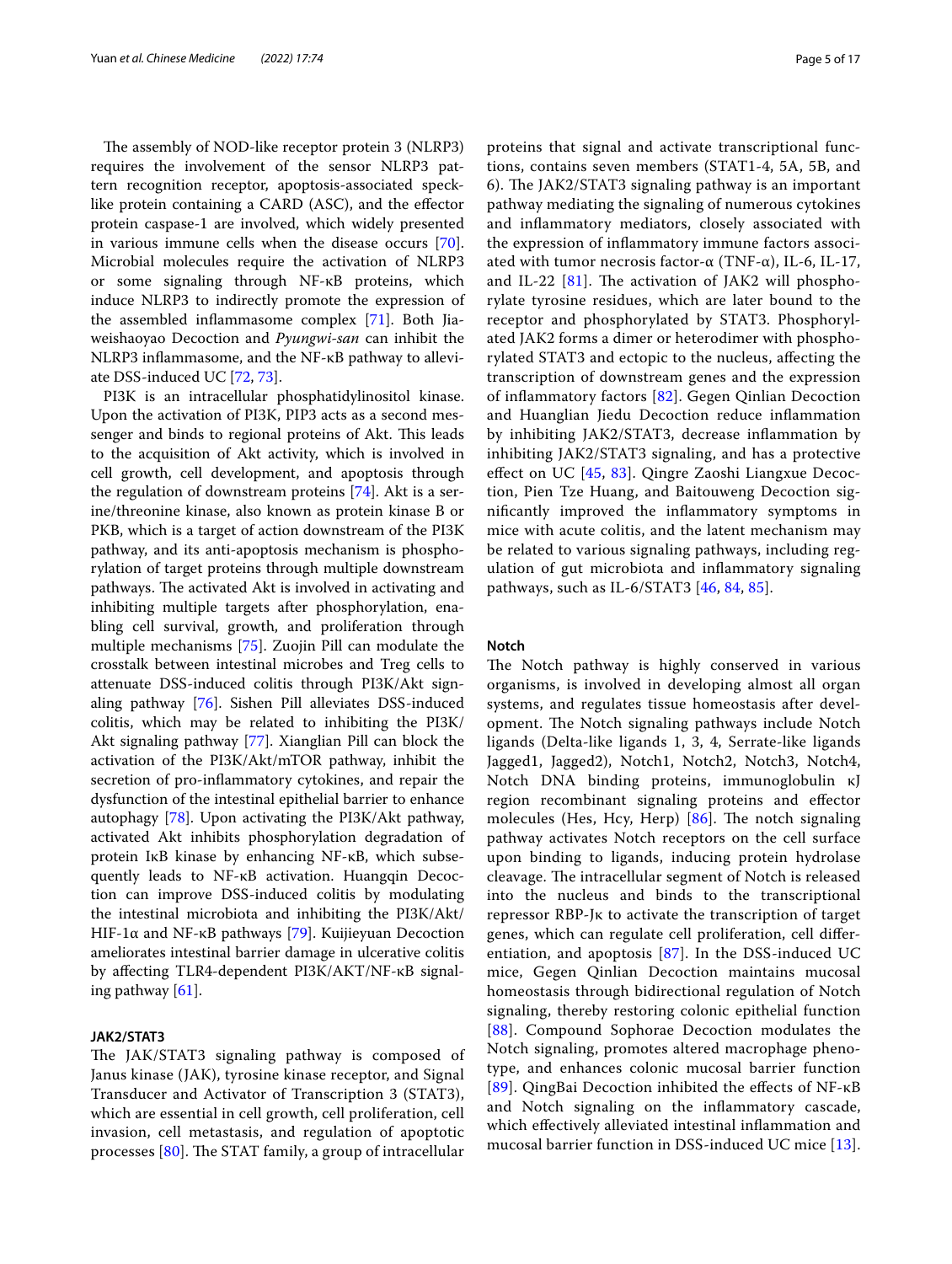### **Others**

TLRs are vital pattern recognition receptors that can lead to uncontrolled infammatory responses in case of excessive activation [[90\]](#page-15-9). IL-1 receptor-associated kinase (IRAK) mediates multicellular receptor signaling, including TLRs, and has an essential regulatory role in various infammatory cell signaling networks [\[91](#page-15-10)]. Tiaochang Xiaoyan Extract Tablets improved colonic infammation in rats with chronic colitis, and this efect may be achieved by activating lysosomes in macrophages through inhibition of the TLR9/MyD88/IRAK signaling pathway [\[92](#page-15-11)].

The primary biological function of Oncostatin-M (OSM) is to inhibit the growth of a variety of tumor cells and to induce the diferentiation of specifc tumor cells. OSM is a promising cytokine because it can signifcantly inhibit the growth and induce the diferentiation of tumor cells through a variety of diferent pathways.

The Oncostatin-M receptor (OSMR) is widely distributed on the surface of many tumor cells, endothelial cells, and epithelial cells  $[93]$  $[93]$ . The expression of OSM and OSMR is increased in intestinal tissues of patients with IBD, which leads to increased intestinal infammation. Therefore, OSM and OSMR have become markers in IBD diagnosis [\[94\]](#page-15-13). Feiyangchangweiyan Capsule afects UC by inhibiting the OSM/OSMR pathway and regulating inflammatory factors to improve intestinal flora [\[95](#page-15-14)].

The Wnt signaling pathway regulates the growth and development of the body, which maintains the normal physiological functions of many tissues and organs, and its abnormal activation or inhibition contributes to the development of many diseases. The Wnt/ $\beta$ -catenin signaling pathway is one of the most important signaling pathways that signifcantly impact the progression of multiple diseases. Its central role is to activate the proliferation of intestinal stem cells and inhibit the diferentiation of intestinal stem cells from maturing cell types [\[96](#page-15-15), [97\]](#page-15-16). Sishen Pill efectively attenuated TNBS-induced colitis, which inhibited the Wnt/β-catenin signaling pathway [[77\]](#page-14-37).

# **Oxidative stress**

It has been reported that the concentration of reactive oxygen species (ROS) in intestinal cells increases during chronic infammatory and recurrent immune responses in the gut as the disease develops [[98](#page-15-17)]. ROS regulates cellular regulation by oxidizing DNA, proteins, lipids, and other cellular structures. In order to protect biological systems from damage caused by excessive ROS, the cellular antioxidant system is activated and thus regulates ROS production. ROS levels were signifcantly increased in the colon of DSS-induced UC mice. Gegen Qinlian decoction and Sanhuang Shu'ai decoction reduced ROS concentrations and thus prevented the onset and progression of the disease [\[60](#page-14-20), [99\]](#page-15-18). Nuclear factor E2-related factor 2 (Nrf2) is an important transcription factor regulating the cellular oxidative stress response and is a central regulator in maintaining intracellular redox homeostasis. Nrf2 regulates constitutive and inducible expression of a series of antioxidant proteins to mitigate reactive oxygen species and electrophilic body-induced cellular damage and maintain tissue cell redox dynamic homeostasis [\[100](#page-15-19)]. Huang-Lian-Jie-Du Decoction can efectively alleviate DSS-induced UC mice by inhibiting the NF-κB signaling pathway, activating the Nrf2 signaling pathway, and enhancing intestinal barrier function [\[14\]](#page-13-16). Superoxide dismutase (SOD), catalase (CAT), and glutathione (GSH) are downstream enzymes of the Nrf2 pathway that convert oxygen radicals into hydrogen peroxide and rapidly break them down into the water, efectively preventing tissue cells from being damaged by peroxides [[101](#page-15-20)]. SOD can scavenge superoxide anions produced in the body. CAT is a crucial component of the enzyme system in the body's antioxidant system, which can scavenge free radicals in synergy with SOD, and GSH can protect cell membrane structure and function from oxidative damage by hydrogen peroxide. All SOD, CAT, and GSH have essential roles as antioxidants, and when their levels and activity are reduced, they lead to the accumulation of free radicals [[102\]](#page-15-21). Myeloperoxidase (MPO) is a crucial peroxidase produced by neutrophil asplenophil granules, and its activity level refects the degree of neutrophil infltration. Malondialdehyde (MDA) is the end product of the lipid peroxidation reaction between ROS and unsaturated fatty acids on the cell membrane, and its level can indirectly reflect the degree of lipid peroxidation [[102](#page-15-21)]. Gegen Qinlian Decoction and Kuijieyuan Decoction reduced MDA and MPO levels and increased SOD, GSH, and CAT levels, showing a protective function against UC animal models [[60,](#page-14-20) [61\]](#page-14-21).

#### **Novel Chinese herbal medicine formula**

As a unique health resource in China, Chinese Medicine is increasing attention worldwide. In novel drug development, Chinese Herbal Medicine and natural products have become an essential source of innovative drug development. At present, for the research and evaluation of new drugs in diferent categories of Chinese Medicine and natural drugs, based on many years of experience in new drug research in Chinese medicine, many people have proposed ideas for the research and evaluation of drugs in diferent categories originating from classical formulas, and combined with basic research to carry out innovative research in various aspects.

Qingre Jianpi Decoction, the classically formulated optimized Qingchang Suppository, and the simplifed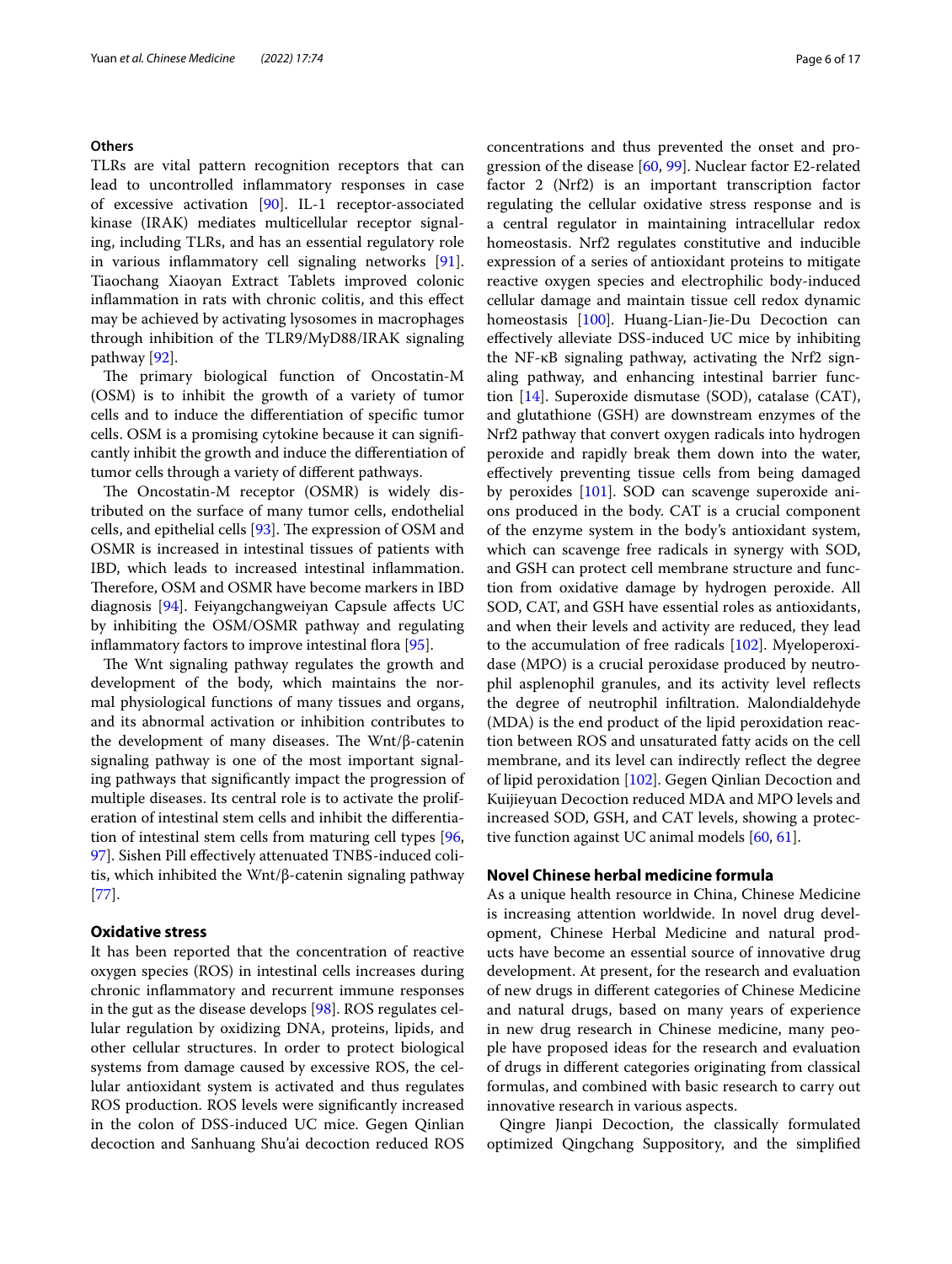prescription Suqing Pill reduced the secretion of infammatory cytokines and exerted anti-infammatory efects in UC treatment  $[103-105]$  $[103-105]$  $[103-105]$ . The Chinese herbal standardized product Guchang Capsule, Semi-bionic Extraction of compound Turmeric, Modifed Pulsatilla Decoction, the functional beverage Ampelopsis grossedentata, and Guchang Zhixie Pill can all exert protective efects against IBD via the NF-κB signaling pathway [[106–](#page-15-24)[110](#page-15-25)].

Chemokine receptor 3 (CXCR3) is a specifc binding protein that inhibits the endogenous chemokine IP10, and the IP10/CXCR3 axis plays a vital role in the pathogenesis of childhood IBD, and inhibition of IP10 may alleviate the clinical symptoms of UC [\[111\]](#page-15-26). CRCX3 is activated once it binds to IP10 and contributes to its transfer to the infammatory localization for further effects. The large amount of inflammatory cytokines produced by local infammation of intestinal mucosa stimulates IP10 to recruit more infammatory cells to form a cascade response and aggravates the damage of the intestinal mucosal barrier [[112](#page-15-27)]. Qingchang Wenzhong Decoction was able to downregulate IP10/CXCR3 axismediated infammatory response, improve DSS-induced UC in rats, and maybe a new UC therapy [[113](#page-15-28)]. Aquaporins (AQPs) are essential proteins in the body's aqueous metabolism process, mediating the transport of water molecules along an osmotic gradient across cell membranes and mediating the transport of water molecules across diferent cell membranes [[114\]](#page-15-29). AQPs are mainly involved in regulating urine concentration and fuid permeation in humans  $[115]$  $[115]$ . Ershen Pill Extract effectively improved diarrhea in rats by improving the synthesis of AQP3 in the colon [[116\]](#page-15-31). In DSS-induced colitis, the increase in vascular permeability precedes the increase in intestinal epithelial permeability. Qingchang Suppository can reduce colonic vascular permeability and improve vascular endothelial barrier function by modulating the VEGF/HIF-1α signaling pathway [\[117](#page-15-32)]. In addition, some novel herbal combinations play an essential role in IBD. The use of Qingchang Suppository reduced colonic tissue edema, vascular congestion, and inflammatory cell infiltration [\[117\]](#page-15-32). Costus root granules signifcantly improved infammation and apoptosis in the colonic epithelium by modulating the transforming growth factor (TGF)-βmediated PI3K/AKT signaling pathway [[118](#page-15-33)]. Xinhuang Tablets alleviated DSS-induced UC in mice by increasing intestinal epithelial TJ expression [[119](#page-15-34)]. Composite Sophora Colon-Soluble Capsule also showed signifcant efects on UC from restoring intestinal microbiota and intestinal immune homeostasis [\[120](#page-15-35)].

The CHMF prepared by different methods can provide vital information for further mechanistic exploration of traditional prescriptions, contributing to the rational application of herbal compounding in modern applications or scientifc research and improving human knowledge of herbal compounding. Banxia Xiexin Decoction is widely used in modern clinical practice. Both modern and ancient extraction methods can alleviate the severity of UC rats to different degrees  $[121]$  $[121]$ . The differences in the efficacy of the five Ganjiang Decoction extracts on DSS-induced UC in mice were closely related to the extraction methods. The study by Wei improved the extraction process of Ganjiang Decoction, which provided the basis for the process of enteric preparation and ofered new ideas for the compounding of Chinese Herbal Medicines [[122](#page-16-0)]. These Novel Chinese Herbal Medicine Formulas provide reference and reference for the development of new drugs in Chinese Medicine and natural products, intending to improve the efficiency and success rate of new drug development and enhance the development of new products.

# **Conclusions**

The development of new drugs for CHMF is a crucial area of modern research in Chinese medicine. Chinese medicines, especially CHMF, are diferent from chemical, biological, and botanical drugs. Due to the complexity of the pharmacological substances and targets or links contained in CHMF, it poses a great difficulty for new drug development, but at the same time, it also has signifcant room for innovation. At present, the clinical treatment of IBD is mainly based on immunosuppressive drugs or hormone therapy, and the use of these drugs is strictly regulated, which is prone to adverse reactions and drug resistance if used irregularly. Table [1](#page-7-0) shows the targets of the Chinese Herbal Medicine Formula in attenuating IBD. We hope to explore the association between CHMF and IBD to fnd new ideas for new drug development. At present, we should be oriented to highlight the characteristics and advantages of CHMF efficacy, fully utilize and draw on modern biotechnology, and thoroughly study the scientifc and technological issues related to CHMF development. The level of knowledge of CHMF pharmacological substances and mechanisms of action should be further understood to contribute to creating high-level new drugs and provide new directions and ideas for the treatment of IBD.

In the West, biological agents are the fastest-growing segment of the prescription drug market and cost thousands of dollars per patient per year to treat IBD. There is a need to reconcile the most appropriate treatment for these patient populations from the perspectives of both disease presentation and cost. In developing countries, healthcare systems and indeed the patients struggle to afford such expensive treatments  $[123]$  $[123]$ .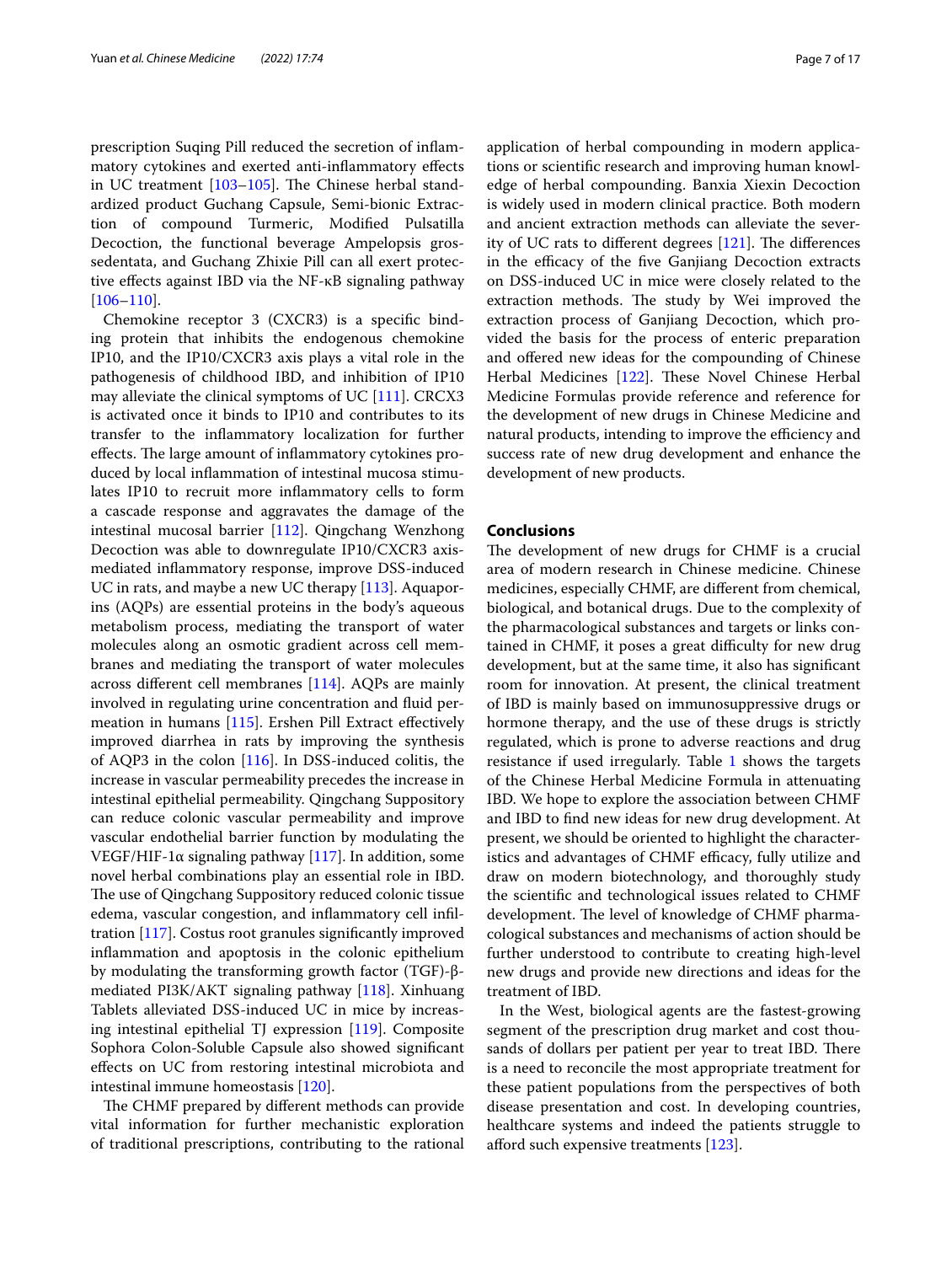<span id="page-7-0"></span>

| Table 1 The targets of the Chinese Herbal Medicine                 | Formula in attenuating IBD                                                                                                                                                                                                                                            |                                             |                                                                                                                                                                                                                                                                                                                                                                  |                                       |
|--------------------------------------------------------------------|-----------------------------------------------------------------------------------------------------------------------------------------------------------------------------------------------------------------------------------------------------------------------|---------------------------------------------|------------------------------------------------------------------------------------------------------------------------------------------------------------------------------------------------------------------------------------------------------------------------------------------------------------------------------------------------------------------|---------------------------------------|
| Chinese herbal medicine formula                                    | Components                                                                                                                                                                                                                                                            | Experiment models                           | <b>Targets</b>                                                                                                                                                                                                                                                                                                                                                   | References                            |
| Indirubin and Isatin                                               | Isatis indigotica Fort., Baphicacanthus cusia (Nees)<br>Bremek. and Polygonum tinctorium Ait                                                                                                                                                                          | DSS-induced UC mice                         | increase anti-inflammatory cytokines and Foxp3,<br>stress and epithelial cell apoptosis, inhibit NF-kB<br>nhibit CD4+T cell infiltration, inhibit oxidative<br>Reduce pro-inflammatory mediators and MPO,<br>and MAPK pathways                                                                                                                                   | $\mathbf E$                           |
| Fuzi-Ganjiang                                                      | Aconitum carmichaelii Debeaux and Zingiber<br>officinale Roscoe                                                                                                                                                                                                       | DSS-induced UC mice                         | Inhibit MPO and inflammatory cytokines, inhibit<br>the activation of MAPK, NF-KB and STAT3 signal-<br>ing pathways                                                                                                                                                                                                                                               | $\overline{\infty}$                   |
| Astragalus membranaceus polysaccharides<br>and Codonopsis pilosula | Total polysaccharides of A. membranaceus extrac-<br>tum and the C. pilosula extractum                                                                                                                                                                                 | DSS-induced UC mice                         | mucosal damage, activate AhR, up-regulate<br>isovaleric acid and butyric acid, and restore<br>Rebuild immune balance, alleviate colonic<br>intestinal flora structure                                                                                                                                                                                            | $\overline{\mathbf{C}}$               |
| QingBai decoction                                                  | Indigowoad Leaf, Indigowoad Root, Amur Cork-<br>tree Bark, Lightyellow Sophora Root, Coix Seed,<br>Cuttlebone                                                                                                                                                         | DSS-induced UC mice                         | pro-inflammatory cytokines, and modulate NF-kB<br>mucus 2, reduce the production and secretion of<br>Up-regulate the expression of tight TJs and<br>and Notch pathways                                                                                                                                                                                           | $\begin{bmatrix} 1 & 3 \end{bmatrix}$ |
| Huang-Lian-Jie-Du Decoction                                        | Coptidis Rhizoma, Scutellariae Radix, Phellodendri<br>Chinensis Cortex and Gardeniae Fructus                                                                                                                                                                          | DSS-induced UC mice                         | gens, prevent the reduction of beneficial bacte-<br>function, inhibit the growth of intestinal patho-<br>Inhibit NF-kB signaling pathway, activate Nrf2<br>inhibit NF-kB signaling pathway, activate Nrf2<br>signaling pathway, enhance intestinal barrier,<br>signaling pathway, enhance intestinal barrier<br>ria, correct the dysfunction of intestinal flora | [14, 24, 34, 83]                      |
| Huangqin Decoction                                                 | Pall, Glyc <i>yrthiza uralensis</i> Fisch, and <i>Ziziphus jujuba</i><br>Mill<br>Scutellaria baicalensis Georgi, Paeonia lactiflora                                                                                                                                   | TNBS-induced UC mice<br>DSS-induced UC mice | Inhibit inflammation, alter gut microbiota, modu-<br>oxidative stress, inhibit Ras-PI3K-Akt-HIF-1a and<br>late SCFAs, prevent cellular damage caused by<br>NF-kB pathways                                                                                                                                                                                        | [15, 23, 35, 36, 79]                  |
| Qing Hua Chang Yin                                                 | moniae, Radix Sanguisorbae, Magnolia officinalis,<br>Semen Coicis, Artemisia capillaris Thunb, Semen<br>Dolichoris Album, Herba Eupatorii Fortunei and<br>Coptis chinensis Franch, Herba et Gemma Agri-<br>Radix Paeoniae Rubra, Elettaria cardamomum,<br>Poria cocos | LPS-induced Caco-2 cell                     | Regulate TJs protein expression, protect intestinal<br>epithelial barrier integrity after inflammatory<br>injury                                                                                                                                                                                                                                                 | $[16]$                                |
| Sijunzi Decoction                                                  | Glycyrrhizae Radix et Rhizoma Praeparatecum Melle<br>Ginseng Radix et Rhizoma, or Codonopsispilosula,<br>Atractylodes Macrocephalae Rhizoma, Poria, and                                                                                                               | TNBS-induced UC mice                        | Claudin-2, NF-kB and MLCK signaling pathway                                                                                                                                                                                                                                                                                                                      | $[17]$                                |
| Pyungwi-san                                                        | Citri Pericarpiumpeel, glycyrrhizin, magnolol, Rhi-<br>zoma Atractylodis Macrocephalae                                                                                                                                                                                | DSS-induced UC mice                         | microbiota, regulate TLR4 and PPARy expression,<br>inhibit NF-kB pathway and inhibit the activation<br>anti-inflammatory cytokines, modulate gut<br>Modulate TJ protein, ameliorate pro- and<br>of NLRP3 inflammasome                                                                                                                                            | [25, 27, 73]                          |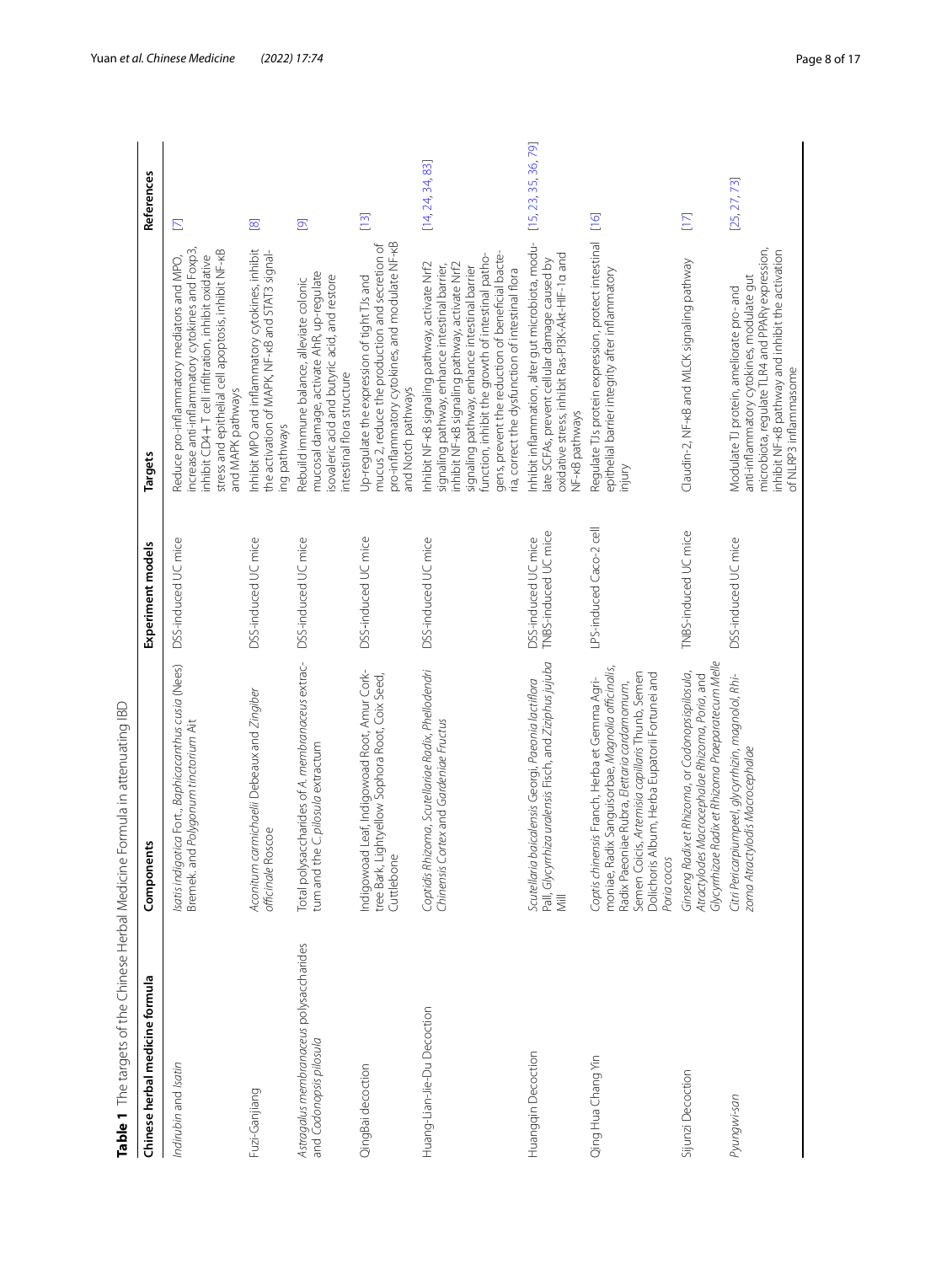| Table 1 (continued)              |                                                                                                                                                                                                                                                                                                                                   |                                              |                                                                                                                                                                                                                                                                                                                                             |                  |
|----------------------------------|-----------------------------------------------------------------------------------------------------------------------------------------------------------------------------------------------------------------------------------------------------------------------------------------------------------------------------------|----------------------------------------------|---------------------------------------------------------------------------------------------------------------------------------------------------------------------------------------------------------------------------------------------------------------------------------------------------------------------------------------------|------------------|
| Chinese herbal medicine formula  | Components                                                                                                                                                                                                                                                                                                                        | Experiment models                            | <b>Targets</b>                                                                                                                                                                                                                                                                                                                              | References       |
| Huai Hua San                     | Franco), Fructus Aurantii (the dried immature fruit<br>of Citrus aurantium L.) and Herba Schizonepetae<br>Flos Sophorae (the dried flower bud of Sophora<br>branches and leaves of Platycladus orientalis (L.)<br>(the dried overground parts of Schizonepeta<br>iaponica L.), Cacumen Platycladi (the dried<br>tenuifolia Briq.) | DSS-induced IBD rats                         | Improve dysbiosis of the microbiome at the<br>taxonomic level                                                                                                                                                                                                                                                                               | [26]             |
| Compound Sophorae Decoction      | Rhizoma bletillae, Radix glycyrrhizae, and Indigo<br>Radix sophorae flavescens, Radix sanguisorbae,<br>naturalis                                                                                                                                                                                                                  | DSS-induced IBD mice<br>TNBS-induced UC rats | reduce epithelial cell apoptosis, promote epithe-<br>lial cell regeneration, up-regulate TJs expression<br>and MUC2 secretion, modulate Notch signaling,<br>reduce M1/M2 ratio, reduce inflammatory fac-<br>Regulate the levels of metabolic biomarkers,<br>tors, and regulate Th17/Treg balance                                            | [32, 47, 89]     |
| Huankuile Suspension             | Trukish galls, Coptis chinensis, pomegranate<br>flower, amber, tabasheer and plantain herb                                                                                                                                                                                                                                        | TNBS-induced UC rats                         | bile metabolism, pyrimidine metabolism, purine<br>metabolism, glutathione metabolism and citric<br>Reduce pro-inflammatory cytokines, modulate<br>acid cycle                                                                                                                                                                                | $[33]$           |
| Rhubarb Peony Decoction          | Rhei Radix et Rhizoma, Moutan cortex, Persicae<br>semen, Natrii sulfas, and Benincasae semen                                                                                                                                                                                                                                      | DSS-induced UC mice                          | Altered gut microbiota, restored SCFA content in<br>the gut, and modulate the ratio of Th17 cells to<br>Treg cells                                                                                                                                                                                                                          | [37]             |
| Sishen Pill                      | Semen psoraleae, Fructus evodiae, Semen myristicae<br>and Schisandra chinensis                                                                                                                                                                                                                                                    | DSS-induced UC mice<br>TNBS-induced UC rats  | microbiota, inhibit Wnt/ß-catenin signaling path-<br>inhibit PI3K/Akt signaling pathway, modulate the<br>Effectively control Tem cells in peripheral blood,<br>interaction between inflammatory DCs and gut<br>way, inhibit the activation of NF-kB by NEMO/<br>NLK signaling pathway                                                       | [39, 49, 69, 77] |
| Gegen Qinlian Decoction          | Baicalin, and Puerarin<br>Berberine,                                                                                                                                                                                                                                                                                              | DSS-induced UC mice                          | and Th17 cell balance, reduce phagocytic cell dif-<br>protein in cells, inhibit TLR4/NF-KB signaling and<br>ferentiation, promotes CBC proliferation, reduce<br>Inhibit IL-6/JAK2/STAT3 signaling, restore Treg<br>FHC cells, and increase Notch inhibition Hes?<br>Notch-activated Hes1 protein in HT29 and<br>enhance antioxidant effects | [45,60,88]       |
| Qingre Zaoshi Liangxue Decoction | Glycyrrhiza uralensis Fish., Coptis chinensis France.,<br>Sophora flavescens Aiton., Bletilla striata Rchb. f.,<br>Baphicacanthus cusia (Nees) Bremek                                                                                                                                                                             | TNBS-induced UC mice                         | STAT3 and RORyt, increase expression of FOXP3,<br>Decrease FICZ concentration and AhR signal-<br>ing in the colon, decrease expression of IL-6,<br>decrease the proportion of Th17 cells and<br>increase the proportion of Treg cells                                                                                                       | [46]             |
| Bawei Xileisan                   | powder, borax, borneol (Dryobalanops aromatica<br>Watermelon frost, calcite, cow gallstone, pearl<br>ammonium chloride, and Indigo<br>Gaertn. f.),<br>naturalis                                                                                                                                                                   | DSS-induced UC mice                          | Restore Th17/Treg balance, improve fecal Lacto-<br>bacillus levels, and protect gut microbiota                                                                                                                                                                                                                                              | [48]             |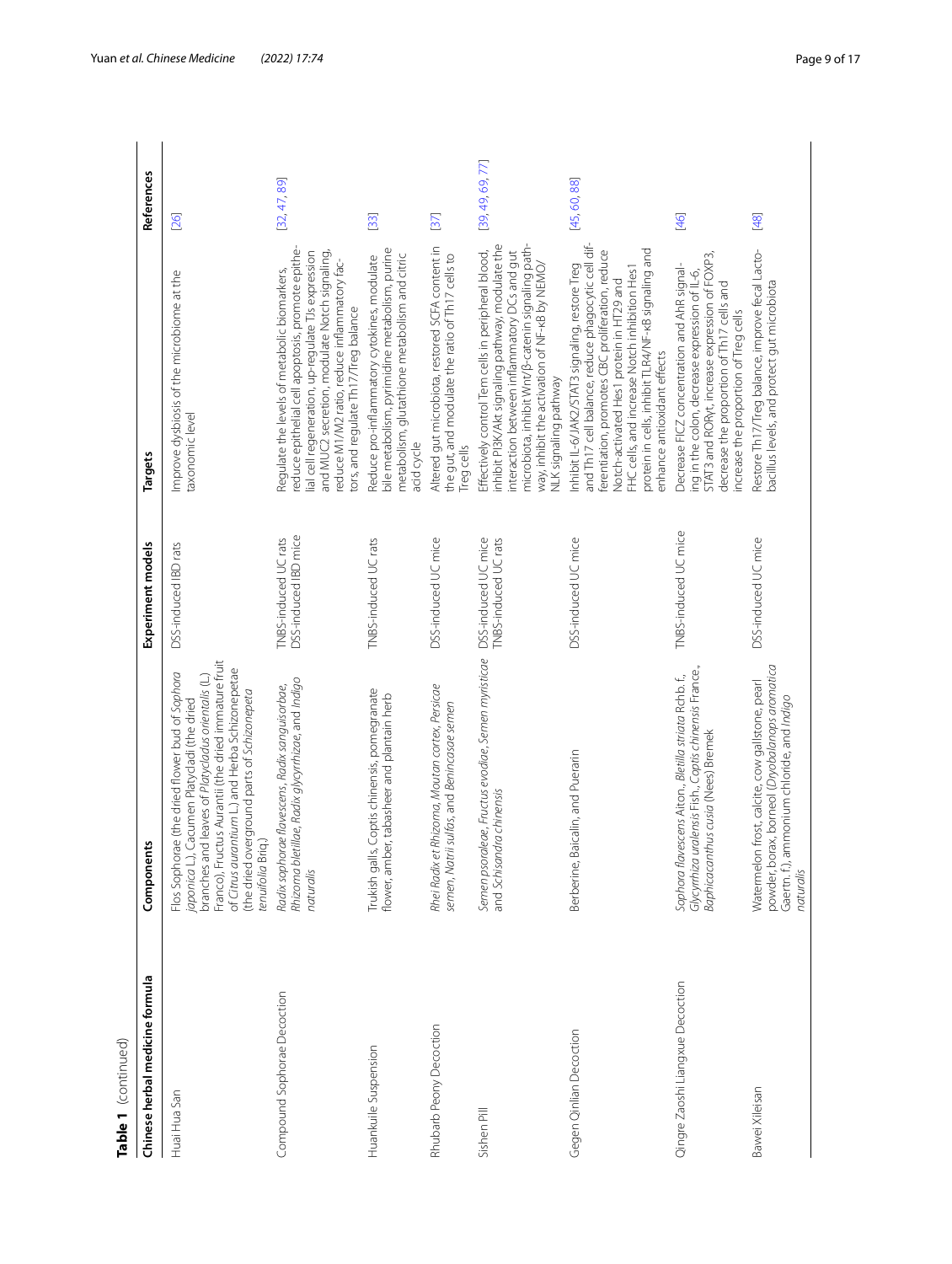| Table 1 (continued)             |                                                                                                                                                                                                                                                                                                                                       |                      |                                                                                                                                                                                                                                                                      |                                    |
|---------------------------------|---------------------------------------------------------------------------------------------------------------------------------------------------------------------------------------------------------------------------------------------------------------------------------------------------------------------------------------|----------------------|----------------------------------------------------------------------------------------------------------------------------------------------------------------------------------------------------------------------------------------------------------------------|------------------------------------|
| Chinese herbal medicine formula | Components                                                                                                                                                                                                                                                                                                                            | Experiment models    | Targets                                                                                                                                                                                                                                                              | References                         |
| Huangkui Lianchang Decoction    | humifusa Willd, Pteris multifida Poir, Lithospermum<br>erythrorhizon Siebold & Zucc, Rubia cordifolia L.,<br>Abelmoschus manihot (L.) Medik, Euphorbia<br>and Rhus chinensis Mill                                                                                                                                                     | DSS-induced UC mice  | MPO and SOD activities, and inhibit NF-KB signal-<br>Alleviate colon pathological damage, reduce<br>ing pathway                                                                                                                                                      | $\begin{bmatrix} 53 \end{bmatrix}$ |
| Tou Nong San                    | Radix astragali, Angelica sinensis, Ligusticum, Spina<br>Gleditsiae, and pangolin scales                                                                                                                                                                                                                                              | TNBS-induced UC rats | Inhibit NF-kB signaling pathway and regulate<br>pro-inflammatory cytokines                                                                                                                                                                                           | [55]                               |
| Jian-Pi Qing-Chang Decoction    | Astragalus, Codonopsis pilosula, Portulaca oleracea,<br>Sanguisorba officinalis, Notoginseng, Bletilla striata,<br>Radix Aucklandiae, and Licorice                                                                                                                                                                                    | DSS-induced UC mice  | NF-kB/HIF-1a signaling pathway, reduce the<br>expression of IL-1β, IL-8 and TNF-α, activation of<br>NF-KB and phosphorylation of IKB were signifi-<br>mprove mucosal inflammatory response and<br>intestinal epithelial barrier function through<br>cantly inhibited | [56,57]                            |
| Kuijieyuan Decoction            | Prunella vulgaris L. subsp. Vulgaris, Coptis chinensis<br>Willd., Cirsium undulatumn (Nutt.) Spreng, Cirsium<br>Astragalus mongholicus Bunge, Hedyotis diffusa<br>Atractylodes lancea (Thunb) DC and Glycyrrhiza<br>setosum (Willd.) M. Bieb., Pulsatilla vulgaris Mill,<br>Franch, Polygonum cuspidatum Sieb. et Zucc.,<br>glabra L. | DSS-induced UC rats  | PI3K/AKT/NF-kB signaling pathway and oxidative<br>Inhibit TLR4/NF-KB signaling pathway, inhibit<br>stress                                                                                                                                                            | [61]                               |
| Bu-Zhong-Yi-Qi Granule          | Liquorice, Atractylodes macrocephala, Tangerine<br>Astragalus, Codonopsis pilosula (Franch.) Nannf.,<br>peel, Cohosh, Bupleurum, Angelica, Zingiber<br>officinale Roscoe, and Jujube                                                                                                                                                  | TNBS-induced UC rats | Restore the expression of TJ protein and regulate<br>the secretion of some inflammatory cytokines<br>through the TLR4/NF-kB/MLCK pathway                                                                                                                             | 64                                 |
| Shen-Ling-Bai-Zhu-San           | Panax ginseng C. A. Mey., Poria cocos (Schw.) Wolf,<br>nucifera Gaertn., Coix lacryma-jobi L. var. mayuen.<br>(Roman.) Stapf, Amomum villosum Lour, Platyco-<br>don grandiflorum (Jacq.) A. DC, and Glycyrrhiza<br>opposita Thunb., Dolichos lablab L., Nelumbo<br>Atractylodes macrocephala Koidz., Dioscorea<br>glabra L.           | DSS-induced UC mice  | Inhibit MAPK/NF-KB signaling pathway                                                                                                                                                                                                                                 | [65]                               |
| Jiaweishaoyao Decoction         | Radix Et Rhizoma Glycyrrhizae, Semen Arecae, Mag-<br>nolia officinalis Rehd et Wils, Crataegus pinnatifida<br>Et Rhizoma Rhei, Massa Medicata<br>Fermentata, Radix Paeoniae Alba, and Radix<br>Angelicae Sinensis<br>Bunge, Radix                                                                                                     | DSS-induced UC mice  | Inhibit NLRP3 inflammasome and NF-KB pathway                                                                                                                                                                                                                         | $[72]$                             |
| Zuojin Pill                     | Coptis chinensis and Evodia rutaecarpa                                                                                                                                                                                                                                                                                                | DSS-induced UC mice  | CD4+CD25+Foxp3+ and PD-L1+Treg cells, inhibit<br>Regulate gut microbiota, improve<br>PI3K/Akt signaling pathway                                                                                                                                                      | [76]                               |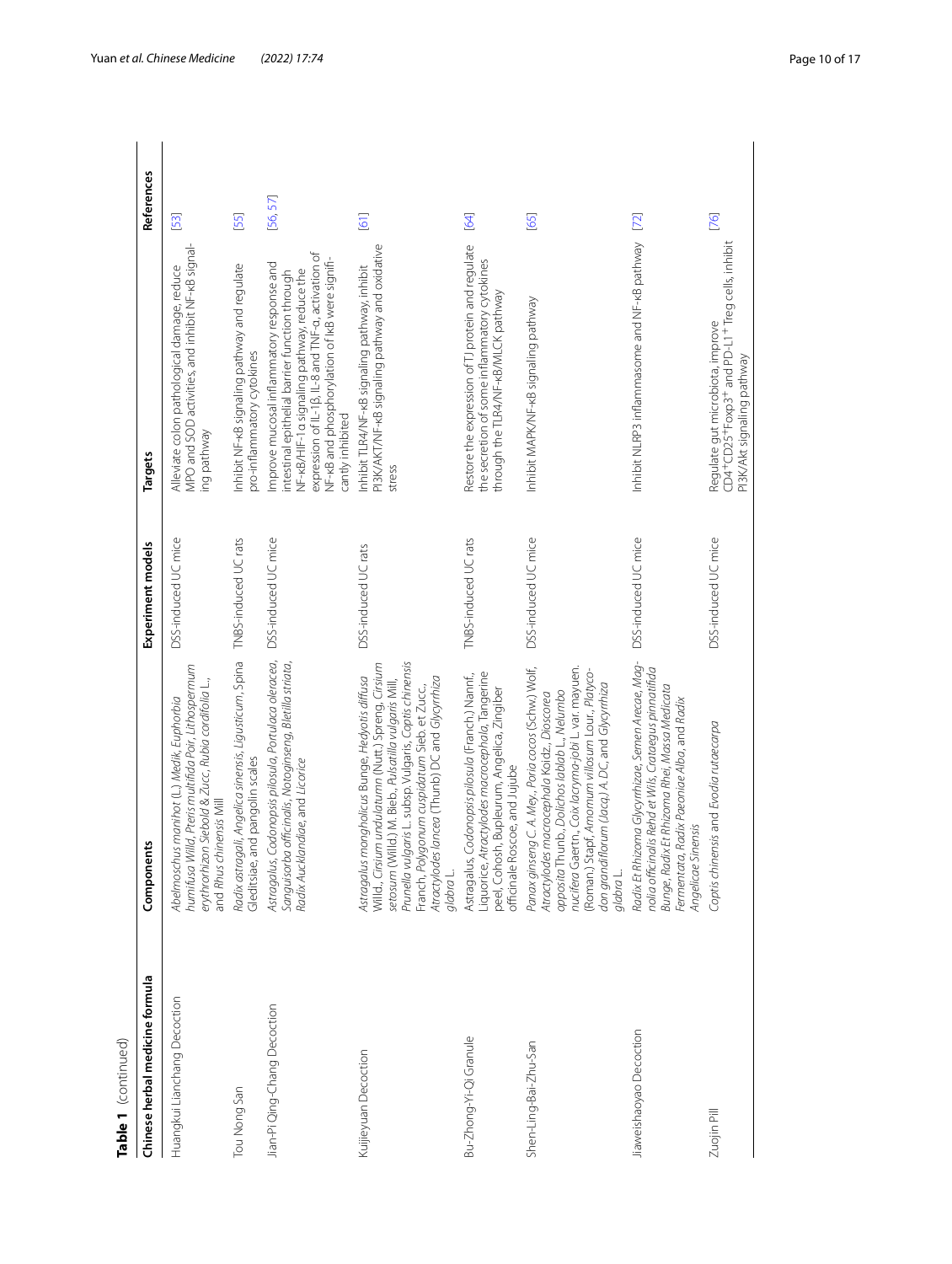| Table 1 (continued)                 |                                                                                                                                                                                                                                                                                                                                                                                                                                                                                                                              |                                             |                                                                                                                                                                                                                                                                                                                                       |            |
|-------------------------------------|------------------------------------------------------------------------------------------------------------------------------------------------------------------------------------------------------------------------------------------------------------------------------------------------------------------------------------------------------------------------------------------------------------------------------------------------------------------------------------------------------------------------------|---------------------------------------------|---------------------------------------------------------------------------------------------------------------------------------------------------------------------------------------------------------------------------------------------------------------------------------------------------------------------------------------|------------|
| Chinese herbal medicine formula     | Components                                                                                                                                                                                                                                                                                                                                                                                                                                                                                                                   | Experiment models                           | <b>Targets</b>                                                                                                                                                                                                                                                                                                                        | References |
| Xianglian Pill                      | Coptidis Rhizoma and Aucklandiae Radix                                                                                                                                                                                                                                                                                                                                                                                                                                                                                       | DSS-induced UC mice                         | cytokines, repair the dysfunction of the intestinal<br>block the activation of PI3K/Akt/mTOR signaling<br>the activation of the PI3K/Akt/mTOR pathway,<br>weaken the protective effect of XLP on colitis,<br>epithelial barrier, enhance autophagy, block<br>nhibit the secretion of pro-inflammatory<br>pathway to promote autophagy | [78]       |
| Pien Tze Huang                      | Moschus, Calculus bovis, Snake gall and Radix<br>notoginseng                                                                                                                                                                                                                                                                                                                                                                                                                                                                 | DSS-induced UC mice                         | and inhibit IL-6/STAT3 signaling, improve gut<br>Suppress levels of inflammatory biomarkers<br>microbiota                                                                                                                                                                                                                             | 84         |
| <b>Baitouweng Decoction</b>         | Radix pulsatilla, Cortex phellodendri, Rhizoma<br>coptidis, and Cortex fraxini                                                                                                                                                                                                                                                                                                                                                                                                                                               | DSS-induced UC mice                         | Regulate gut microbiota and IL-6/STAT3 inflam-<br>matory signaling pathway                                                                                                                                                                                                                                                            | 85         |
| Tiaochang Xiaoyan Extract Tablets   | Radix Astragali, Lindera aggregata, Rhizoma cop-<br>tidis, Oldenlandia diffusa and coix seed                                                                                                                                                                                                                                                                                                                                                                                                                                 | TNBS-induced UC rats                        | inflammation, increase lysosomal activity of mac-<br>CD11c <sup>+</sup> macrophages in rats with chronic colitis,<br>and inhibit TLR9/MyD88/IRAK signaling pathway<br>rophages, and decreased DAI in rats with colitis,<br>improved colonic inflammation and infiltrate<br>Repair of colonic mucosal damage, reduce                   | [92]       |
| Feiyangchangweiyan Capsule          | Euphorbia hirta L., Polygonum chinense L., and Ilex<br>rotunda Thunb                                                                                                                                                                                                                                                                                                                                                                                                                                                         | DSS-induced UC mice                         | inflammatory factors, modulate gut microbiome<br>Inhibit OSM/OSMR pathway and modulate<br>composition                                                                                                                                                                                                                                 | [95]       |
| Sanhuang Shu'ai decoction           | Coptidis Rhizoma, Scutellariae Radix, Phellodendri<br>Chinensis Cortex, and Artemisiae Argyi Folium                                                                                                                                                                                                                                                                                                                                                                                                                          | DSS-induced UC mice                         | Reduce oxidative stress, modulate gut micro-<br>biota, reduce inflammatory mediators and<br>cytokines                                                                                                                                                                                                                                 | [99]       |
| Qingre Jianpi Decoction             | Radix Astragali Mongolici, Rhizoma Coptidis, Herba<br>Alpiniae Katsumadai, Radix Notoginseng, Semen<br>Violae Philippicae, Radix Paeoniae Alba, Semen<br>Plantaginis and Semen Myristicae                                                                                                                                                                                                                                                                                                                                    | DSS-induced UC mice                         | some, and inhibit the inflammatory infiltration of<br>Reduce the secretion of inflammatory cytokines,<br>inhibit the activation of the NLRP3 inflamma-<br>immune cells                                                                                                                                                                | [103]      |
| Qingchang Suppository               | Radix Notoginseng, Indigo Naturalis, Gallnut, Herba<br>Portulacae and borneol                                                                                                                                                                                                                                                                                                                                                                                                                                                | TNBS-induced UC rats<br>DSS-induced UC rats | VP, modulate VEGF/HIF-1 a signaling pathway to<br>sion of VEGF, HIF-1a and INOS, reduce colonic<br>improve vascular endothelial barrier function,<br>Improve colonic hypoxia, reduce the expres-<br>and inhibit JAK2/STAT3 pathway                                                                                                    | [104, 117] |
| simplified prescription Suqing Pill | Libosch., Cimicifuga heracleifolia Kom., Astragalus<br>gallus domesticus Brisson, Scrophularia ningpoen-<br>(Bge.) Hsiao, Angelica sinensis (Oliv.) Diels, Callus<br>Hoffm.) Benth. et Hook. f., Rehmannia glutinosa<br>-Mazz., Sanguisorba officinalis L., Trichosanthes<br>membranaceus (Fisch.) Bge. var. mongholicus<br>(Thunb.) Vahl, <i>Taraxacum mongolicum</i> Hand.<br>Lonicera japonica Thunb., Forsythia suspensa<br>kirilowii Maxim., Angelica dahurica (Fisch. ex<br>sis Hemsl, and Glycyrrhiza uralensis Fisch | DSS-induced UC mice                         | increase the level of anti-inflammatory cytokines,<br>Reduce the level of inflammatory factors,<br>down-regulate oxidative factors                                                                                                                                                                                                    | [105]      |

Yuan *et al. Chinese Medicine (2022) 17:74* Page 11 of 17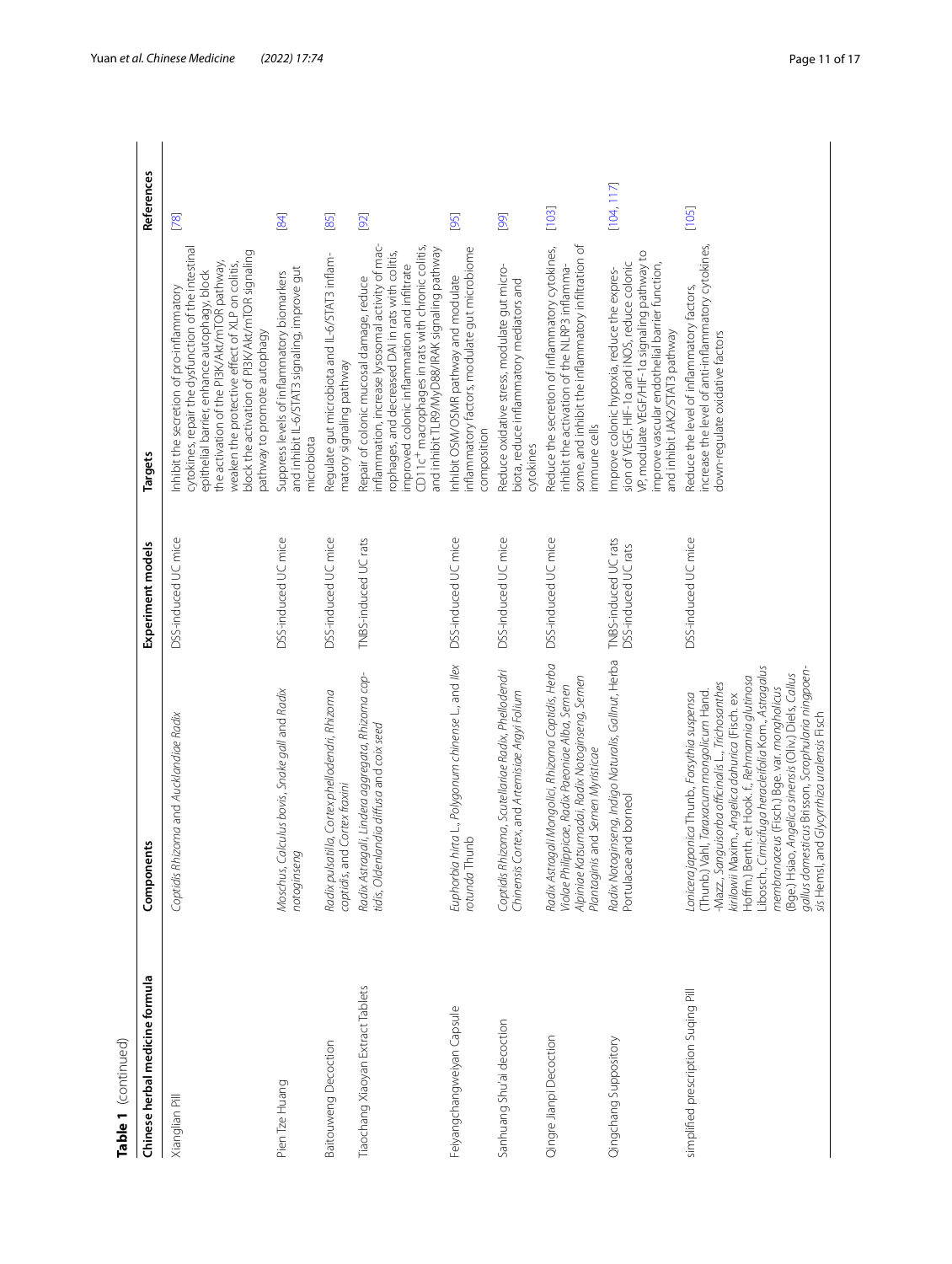| Table 1 (continued)                         |                                                                                                                                                                                                                                                            |                                                      |                                                                                                                                                                   |                                           |
|---------------------------------------------|------------------------------------------------------------------------------------------------------------------------------------------------------------------------------------------------------------------------------------------------------------|------------------------------------------------------|-------------------------------------------------------------------------------------------------------------------------------------------------------------------|-------------------------------------------|
| Chinese herbal medicine formula             | Components                                                                                                                                                                                                                                                 | Experiment models                                    | Targets                                                                                                                                                           | References                                |
| Guchang Capsule                             | Halloysite, Coptis, Phellodendron amurense, Myrob-<br>alan, Nutmeg, Cortex Magnoliae officinalis, Fructus<br>Evodiae, Qu Jian, Cinnamon, Rhizoma Zingiberis,<br>Chinese Prickly Ash, Ligusticum wallichii, Concha<br>Ostreae, Gallnut, and Dark Plum Fruit | DSS-induced UC mice                                  | reduce pro-inflammatory cytokine production<br>Inhibit NF-KB activation in macrophages and                                                                        | [106]                                     |
| Semi-bionic Extraction of compound Turmeric | chebula Retz., Scutellaria baicalensis Georgi, Rheum<br>Curcuma wenyujin Y, H. Chen et C. Ling, Terminalia<br>dron amurense Rupr., Gardenia jasminoides J. Ellis,<br>palmatum L., Coptis chinensis Franch., Phelloden-<br>and Paeonia lactiflora Pall      | DSS-induced UC rats                                  | changes in colon, inhibit the activation of NF-KB<br>anti-inflammatory factors, alleviate histological<br>Reduce inflammatory factors and increased<br>and ICAM-1 | [107]                                     |
| Modified Pulsatilla Decoction               | Radix Pulsatillae, Cortex Phellodendri, Rhizoma Cop-<br>tidis, Cortex Fraxini, Sanchi, Radix Paeoniae Rubra,<br>and Radix Glycyrrhizae                                                                                                                     | Oxazolone-induced UC mice                            | Inhibit the activation of NF-kB signaling pathway<br>and reduce the severity of colitis                                                                           | [108]                                     |
| Ampelopsis grossedentata                    | A large amount of flavonoid active ingredients                                                                                                                                                                                                             | DSS-induced UC mice                                  | matory signaling pathway, inhibit the elevated<br>Inhibit IRAK1/TRAF6/NF-KB-mediated inflam-<br>expression levels of TNF-a, IL-18, IL-6 and IL-8                  | [109]                                     |
| Guchang Zhixie Pill                         | Rhizoma, Mume Fructus, Aucklandiae Radix and<br>Coptidis Rhizoma, Zingiberis Rhizoma, Corydalis<br>Papaveris Pericarpium                                                                                                                                   | DSS-induced UC rats                                  | Inhibit the STAT3/NF-kB/IL-6 pathway, enrich in<br>inflammation, immunity and oxidative stress-<br>related pathways                                               | [110]                                     |
| Qingchang Wenzhong Decoction                | Coptis, Zingiber officinale Roscoe, matrine, Indigo,<br>sanguisorba carbon, wood, pseudoginseng and<br>licorice                                                                                                                                            | DSS-induced UC rats                                  | Decrease DAI, HS and MPO levels, down-regulate<br>of IP10/CXCR3 axis-mediated inflammatory<br>response                                                            | $\begin{bmatrix} 1 & 1 & 3 \end{bmatrix}$ |
| Ershen Pill Extract                         | Myristica Fragrans and Fructu Psoraleae                                                                                                                                                                                                                    | Disorder-Diet-induced Pi<br>yang deficiency diarrhea | Improve AQP3 synthesis in the colon                                                                                                                               | [116]                                     |
| Costus root granules                        | of Costus root, ingredient dissolution<br>ional water decoction<br>into a traditi<br>The extract                                                                                                                                                           | TNBS-induced UC rats                                 | increase the expression of TGF-B, and activate the<br>Inhibit the apoptosis of colonic epithelial cells,<br>PI3K/AKT signaling pathway                            | $\frac{18}{2}$                            |
| Xinhuang Tablets                            | Herba Sarcandrae, Radix Notoginseng, Calculus<br>$\overline{5}$<br>Bovis and so                                                                                                                                                                            | DSS-induced UC mice                                  | increase protein levels of TJs, and decrease phos-<br>Reduce circulating levels of TNF-a and SAA,<br>phorylation levels of Elk-1                                  | [119]                                     |
| Composite Sophora Colon-Soluble Capsule     | Bletilla striata, Radix Sanguisorbae, and Licorice<br>Radix Sophorae Flavescentis, Indigo Naturalis,<br>Root                                                                                                                                               | DSS-induced UC mice                                  | ance, reduce Th17 cell numbers, and increase the<br>Restore gut microbiota, restore gut immune bal-<br>percentage of Treg cells                                   | [120]                                     |
| Banxia Xiexin Decoction                     | Zingiberis Rhizoma, Ginseng Radix, Jujubae Fructus,<br>Rhizoma, Coptidis Rhizoma, Scutellariae Radix,<br>and Glycyrrhizae Radix                                                                                                                            | TNBS-induced UC rats                                 | Anti-inflammatory                                                                                                                                                 | $[121]$                                   |
| Ganjiang Decoction                          | Sanguisorbae Radix, Granati Pericarpium, and Asini<br>Coptidis Rhizoma, Phellodendri Chinensis Cortex,<br>Zingiberis Rhizoma, Angelicae Sinensis Radix,<br>Corii Colla                                                                                     | DSS-induced UC mice                                  | weight, pathological analysis results, and inflam-<br>Improve DAI score, colon length, relative spleen<br>matory factors                                          | [122]                                     |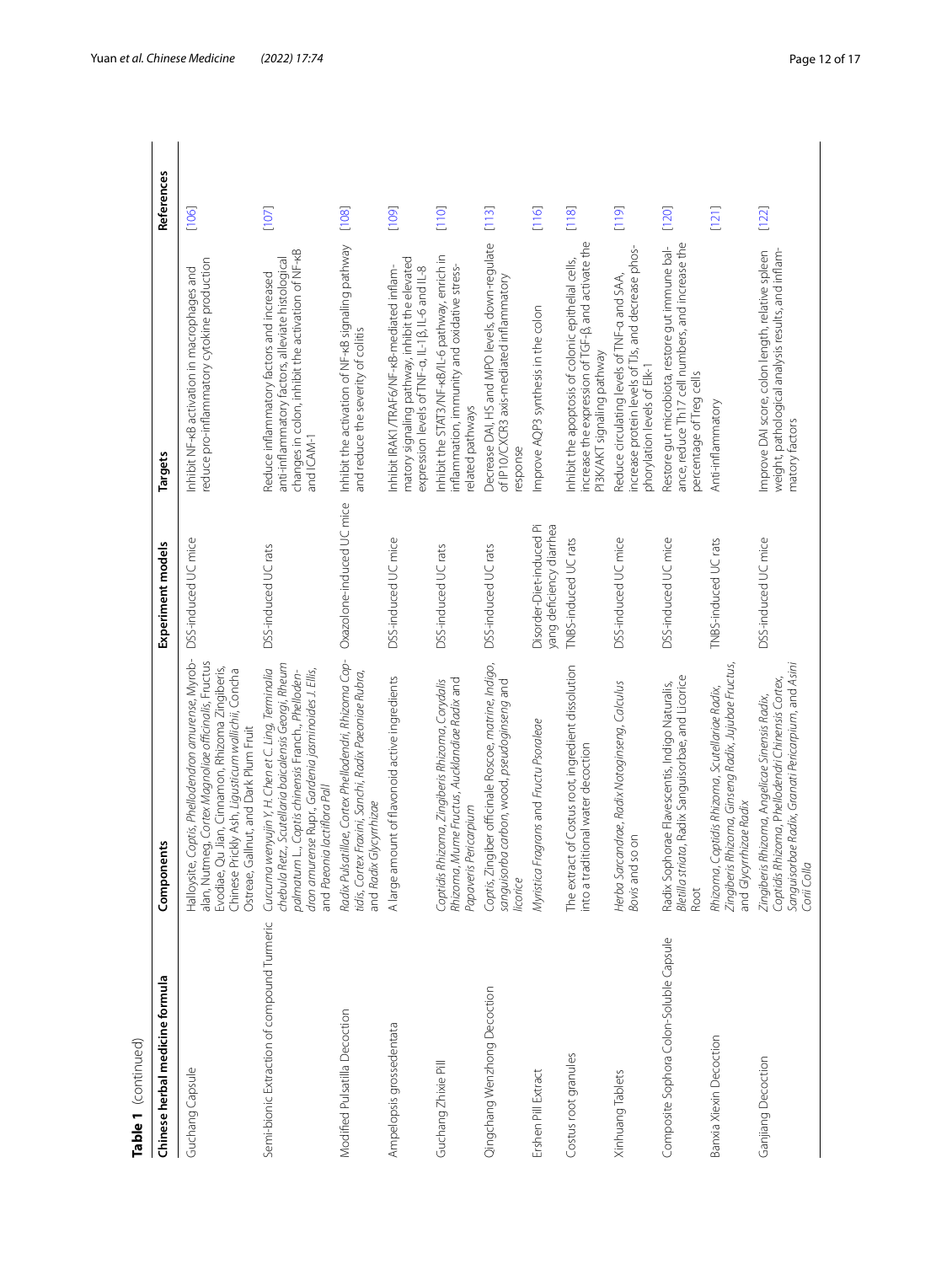The classics of traditional Chinese medicine are summaries of the rich practical experience of physicians in the past dynasties, and they are the standard to guide the clinical practice of traditional Chinese medicine for thousands of years. By collecting and arranging medical records and herbal medicines of past dynasties, combined with folk prescriptions and prescriptions ofered by famous doctors, traditional Chinese medicines and their compound prescriptions with apparent curative efect, wide clinical application, apparent characteristics, and advantages are sorted out. On this basis, the experimental research of screening traditional Chinese medicines with various pharmacological models is carried out, and modern multidisciplinary technology is used to reveal the pharmacodynamic material basis and molecular mechanism of traditional Chinese medicines and then promote the development of innovative traditional Chinese medicines and their application in clinical practice. For example, arsenic trioxide, developed from the traditional Chinese medicine arsenic for treating acute promyelocytic leukemia (APL), has a good effect  $[124]$  $[124]$ . The excavation and development of classic prescriptions is the entry point and breakthrough point for the inheritance and innovation of traditional Chinese medicine in the new era. The classic recipes derived from ancient books have thousands of years of human experience and are widely used in common diseases, frequently-occurring diseases, chronic diseases, and other fields. The research and development of classic prescriptions is a fast and efective transformation path, efectively flling the gaps in medical drugs for some chronic and intractable diseases. The commonly used CHMF originates from clinical practice and has experienced thousands of years of inheritance and practice. However, these CHMFs are challenging to be recognized by the public at home and abroad. For the widely used clinical prescriptions with exact curative efects, the world-recognized methods and scientifc data are used to demonstrate their clinical efficacy and safety. Their clinical positioning is precise, which is conducive to the broader and more efective clinical use of traditional Chinese medicine.

The elucidation of the material basis of compound recipes is of great signifcance to the research on the mechanism of action of traditional Chinese medicine, quality control, new drug research, and new drug development. In recent years, modern scholars, based on the holistic view of traditional Chinese medicine, combined the spectrum-efect relationship of traditional Chinese medicine theory and bioinformatics to clarify the pharmacodynamic substances as well as their mechanism of action and achieved a transformation. Identify the pharmacodynamic substances, explain the interaction between CHMF and the body, and then

use pharmacological methods to study the mechanism of action. Considering a single factor's physical and chemical factors, the traditional Chinese medicine etiological animal model induced by biological damage, the Western medicine etiological and pathological animal model, and the clinical application characteristics of Chinese medicine cannot be well integrated. The researchers further established a disease-syndrome combination model to study the material basis and mechanism of CMHF. The combination of disease and syndrome model can refect the characteristics of traditional Chinese medicine and be supported by the pathological changes and diagnostic evaluation of diseases in Western medicine. It is a trend in modern Chinese medicine research models. In this way, the pharmacodynamic material basis and mechanism of CHMF can be analyzed from the clinical point of view, the nature of the disease, and the overall composite level.

#### **Abbreviations**

IBD: Infammatory bowel disease; CD: Crohn's disease; UC: Ulcerative colitis; CHMF: Chinese herbal medicine formula; IECs: Intestinal epithelial cells; TJ: Tight junction; ZO: Zonula occludens proteins; DSS: Dextran sulfate sodium; LPS: Lipopolysaccharide; TNBS: 2,4,6-Trinitrobenzene sulfonic acid; CDD: Clostridium difficile; SCFAs: Short-chain fatty acids; GALT: Gut-associated lymphoid tissue; DCs: Dendritic cells; Tfh: T follicular helper; IL: Interleukin; TGF: Transforming growth factor; NF-κB: Nuclear factor kappa B; IκB: Inhibitor of the NF-κB; IKK: Inhibitor of NF-κB kinase; TLRs: TOLL-like receptors; MyD88: Myeloid diferentiation factor 88; MLCK: Myosin light chain kinase; MLC: Myosin light chain; MAPK: Mitogen-activated protein kinase; ERK: Extracellular regulated protein kinase; JNK: Jun N-terminal kinase; IκBKG: κ Light chain polypeptide repressor gene; NLK: Nemo-like kinase; nlrP3: NOD-like receptor protein 3; ASC: Apoptosis-associated Speck-like protein containing a CARD; JAK: Janus kinase; STAT3: Signal transducer and activator of transcription 3; TNF-α: Tumor necrosis factor-α; IRAK: IL-1 receptor-associated kinase; OSM: Oncostatin-M; OSMR: Oncostatin-M receptor; ROS: Reactive oxygen species; Nrf2: Nuclear factor E2-related factor 2; SOD: Superoxide dismutase; CAT: Catalase; GSH: Glutathione; MPO: Myeloperoxidase; MDA: Malondialdehyde; AQPs: Aquaporins.

#### **Acknowledgements**

The study was supported by the Center for Chronic Disease Research at Dalian University College of Medicine and Yanbian University College of Pharmacy.

#### **Author contributions**

SY wrote the manuscript. QW collected the literature and wrote part of the manuscript. JL and J-CX collected the literature. YL, HM, and X-TH revised the manuscript. J-XN and Q-GZ presented the research ideas and revised the manuscript. All authors read and approved the fnal manuscript.

#### **Funding**

This work was supported by funds from the Korean Food Research Project (2017029) and the National Natural Science Foundation of China (61671098).

#### **Availability of data and materials**

Not applicable.

#### **Declarations**

**Ethics approval and consent to participate** Not applicable.

#### **Consent for publication**

Not applicable.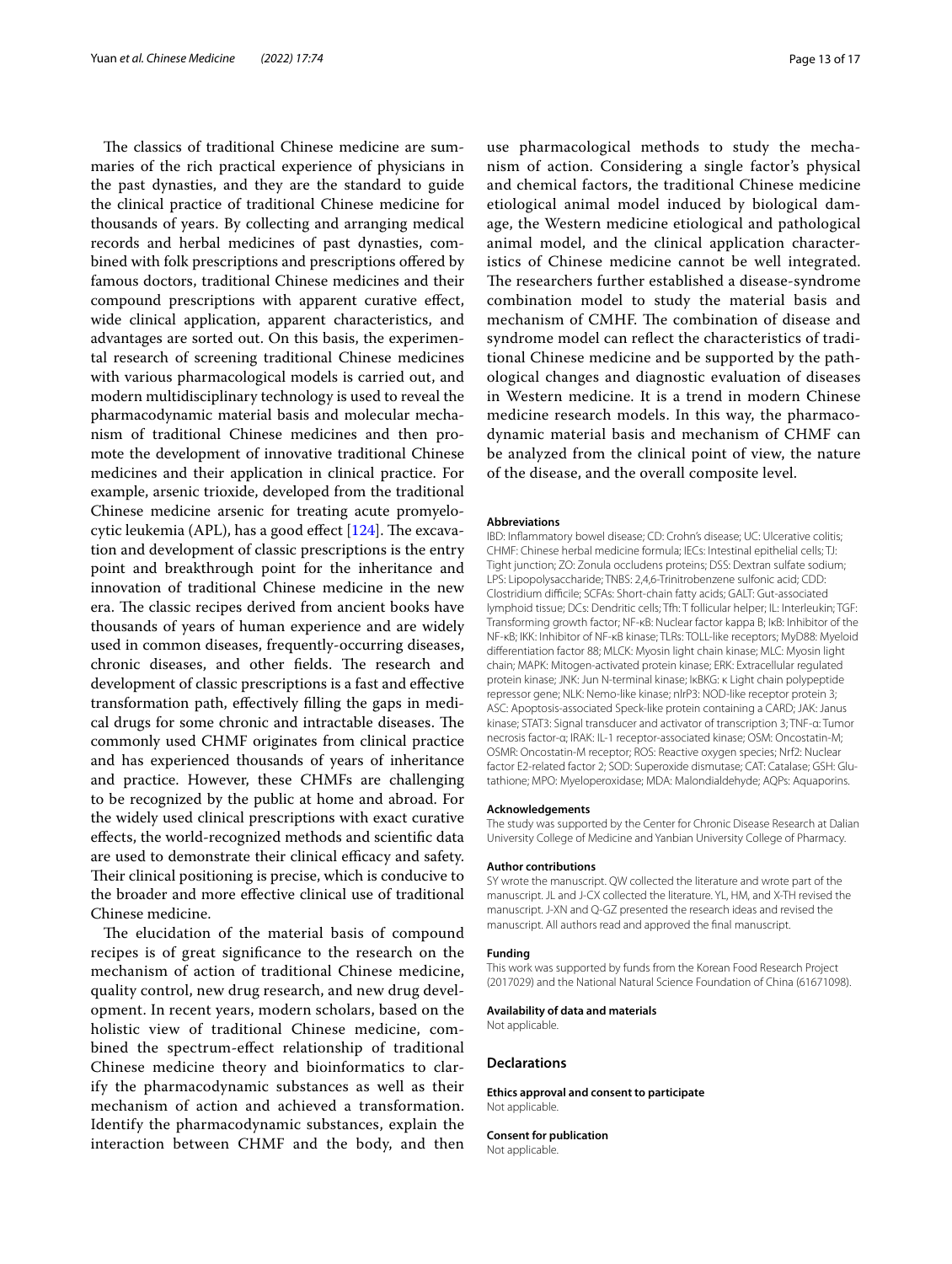#### **Competing interests**

The authors declare that they have no competing interests.

#### **Author details**

<sup>1</sup> Key Laboratory of Natural Medicines of the Changbai Mountain, Ministry of Education, College of Pharmacy, Yanbian University, Yanji 133002, Jilin, China. <sup>2</sup> Present Address: Chronic Disease Research Center, Medical College, Dalian University, Dalian 116622, Liaoning, China. <sup>3</sup> Department of Immunology and Pathogenic Biology, Yanbian University College of Basic Medicine, Yanji 133002, Jilin, China.

Received: 12 April 2022 Accepted: 2 June 2022

#### <span id="page-13-0"></span>**References**

- 1. Al-Mustanjid M, Mahmud SMH, Royel MRI, Rahman MH, Islam T, Rahman MR, et al. Detection of molecular signatures and pathways shared in infammatory bowel disease and colorectal cancer: a bioinformatics and systems biology approach. Genomics. 2020;112(5):3416–26.
- <span id="page-13-1"></span>2. Ibrahim S, Zhu X, Luo X, Feng Y, Wang J. PIK3R3 regulates ZO-1 expression through the NF-kB pathway in infammatory bowel disease. Int Immunopharmacol. 2020;85: 106610.
- <span id="page-13-2"></span>3. Linson EA, Hanauer SB. Epidemiology of colorectal cancer in inflammatory bowel disease—the evolving landscape. Curr Gastroenterol Rep. 2021;23(9):16.
- <span id="page-13-3"></span>4. Zeeshan M, Ali H, Khan S, Khan SA, Weigmann B. Advances in orallydelivered pH-sensitive nanocarrier systems; an optimistic approach for the treatment of infammatory bowel disease. Int J Pharm. 2019;558:201–14.
- <span id="page-13-4"></span>5. Li H. Advances in anti hepatic fbrotic therapy with traditional Chinese medicine herbal formula. J Ethnopharmacol. 2020;251: 112442.
- <span id="page-13-5"></span>6. Luan X, Zhang LJ, Li XQ, Rahman K, Zhang H, Chen HZ, et al. Compound-based Chinese medicine formula: from discovery to compatibility mechanism. J Ethnopharmacol. 2020;254: 112687.
- <span id="page-13-6"></span>7. Gao W, Zhang L, Wang X, Yu L, Wang C, Gong Y. The combination of indirubin and isatin attenuates dextran sodium sulfate induced ulcerative colitis in mice. Biochem Cell Biol. 2018;96(5):636–45.
- <span id="page-13-35"></span>8. Huang C, Dong J, Jin X, Ma H, Zhang D, Wang F, et al. Intestinal antiinfammatory efects of fuzi-ganjiang herb pair against DSS-induced ulcerative colitis in mice. J Ethnopharmacol. 2020;261: 112951.
- <span id="page-13-7"></span>Tang S, Liu W, Zhao Q, Li K, Zhu J, Yao W, et al. Combination of polysaccharides from *Astragalus membranaceus* and *Codonopsis pilosula* ame‑ liorated mice colitis and underlying mechanisms. J Ethnopharmacol. 2021;264: 113280.
- <span id="page-13-8"></span>10. Epple HJ, Zeitz M. HIV infection and the intestinal mucosal barrier. Ann N Y Acad Sci. 2012;1258:19–24.
- <span id="page-13-9"></span>11. Lee SH. Intestinal permeability regulation by tight junction: implication on infammatory bowel diseases. Intest Res. 2015;13(1):11–8.
- <span id="page-13-10"></span>12. Takizawa Y, Kishimoto H, Tomita M, Hayashi M. Changes in the expression levels of tight junction components during reconstruction of tight junction from mucosal lesion by intestinal ischemia/reperfusion. Eur J Drug Metab Pharmacokinet. 2014;39(3):211–20.
- <span id="page-13-11"></span>13. Lin JC, Wu JQ, Wang F, Tang FY, Sun J, Xu B, et al. QingBai decoction regulates intestinal permeability of dextran sulphate sodium-induced colitis through the modulation of notch and NF-kappaB signalling. Cell Prolif. 2019;52(2): e12547.
- <span id="page-13-16"></span>14. Yuan Z, Yang L, Zhang X, Ji P, Hua Y, Wei Y. Huang-Lian-Jie-Du decoction ameliorates acute ulcerative colitis in mice via regulating NF-kappaB and Nrf2 signaling pathways and enhancing intestinal barrier function. Front Pharmacol. 2019;10:1354.
- <span id="page-13-12"></span>15. Zou Y, Lin J, Li W, Wu Z, He Z, Huang G, et al. Huangqin-tang ameliorates dextran sodium sulphate-induced colitis by regulating intestinal epithelial cell homeostasis, infammation and immune response. Sci Rep. 2016;6:39299.
- <span id="page-13-13"></span>16. Fang W, Zhao P, Shen A, Liu L, Chen H, Chen Y, et al. Efects of Qing Hua Chang Yin on lipopolysaccharide induced intestinal epithelial tight junction injury in Caco2 cells. Mol Med Rep. 2021;23(3):1.
- <span id="page-13-14"></span>17. Lu Y, Lin H, Zhang J, Wei J, Sun J, Han L. Sijunzi decoction attenuates 2, 4, 6-trinitrobenzene sulfonic acid (TNBS)-induced colitis in rats and

ameliorates TNBS-induced claudin-2 damage via NF-kappaB pathway in Caco2 cells. BMC Complement Altern Med. 2017;17(1):35.

- <span id="page-13-15"></span>18. Rodriguez-Pineiro AM, Bergstrom JH, Ermund A, Gustafsson JK, Schutte A, Johansson ME, et al. Studies of mucus in mouse stomach, small intestine, and colon. II. Gastrointestinal mucus proteome reveals Muc2 and Muc5ac accompanied by a set of core proteins. Am J Physiol Gastrointest Liver Physiol. 2013;305(5):G348–56.
- <span id="page-13-17"></span>19. Albert-Bayo M, Paracuellos I, Gonzalez-Castro AM, Rodriguez-Urrutia A, Rodriguez-Lagunas MJ, Alonso-Cotoner C, et al. Intestinal mucosal mast cells: key modulators of barrier function and homeostasis. Cells. 2019;8(2):135.
- <span id="page-13-18"></span>20. Muzes G, Tulassay Z, Sipos F. Interplay of autophagy and innate immunity in Crohn's disease: a key immunobiologic feature. World J Gastroenterol. 2013;19(28):4447–54.
- <span id="page-13-19"></span>21. Wang W, Chen L, Zhou R, Wang X, Song L, Huang S, et al. Increased proportions of *Bifdobacterium* and the *Lactobacillus* group and loss of butyrate-producing bacteria in infammatory bowel disease. J Clin Microbiol. 2014;52(2):398–406.
- <span id="page-13-20"></span>22. Jiang H, Qu L, Dou R, Lu L, Bian S, Zhu W. Potential role of mesenchymal stem cells in alleviating intestinal ischemia/reperfusion impairment. PLoS ONE. 2013;8(9): e74468.
- <span id="page-13-21"></span>23. Yang Y, Chen G, Yang Q, Ye J, Cai X, Tsering P, et al. Gut microbiota drives the attenuation of dextran sulphate sodium-induced colitis by Huangqin decoction. Oncotarget. 2017;8(30):48863–74.
- <span id="page-13-36"></span>24. Yuan Z, Yang L, Zhang X, Ji P, Wei Y. Therapeutic effect of n-butanol fraction of Huang-lian-Jie-du decoction on ulcerative colitis and its regulation on intestinal flora in colitis mice. Biomed Pharmacother. 2020;121: 109638.
- <span id="page-13-22"></span>25. Zhang Z, Cao H, Shen P, Liu J, Cao Y, Zhang N. Ping weisan alleviates chronic colitis in mice by regulating intestinal microbiota composition. J Ethnopharmacol. 2020;255: 112715.
- <span id="page-13-23"></span>26. Liu P, Bian Y, Liu T, Zhong J, Zhong Y, Zhuang S, et al. Huai hua san alleviates dextran sulphate sodium-induced colitis and modulates colonic microbiota. J Ethnopharmacol. 2020;259: 112944.
- <span id="page-13-24"></span>27. Yang M, Bose S, Lim SK, Kim H. Preventive effects of Pyungwi-san against dextran sulfate sodium- and Clostridium difficile-induced infammatory bowel disease in mice. Int J Mol Sci. 2019;20(24):6346.
- <span id="page-13-25"></span>28. Singh N, Gurav A, Sivaprakasam S, Brady E, Padia R, Shi H, et al. Activation of Gpr109a, receptor for niacin and the commensal metabolite butyrate, suppresses colonic inflammation and carcinogenesis. Immunity. 2014;40(1):128–39.
- <span id="page-13-26"></span>29. de Preter V. Metabolomics in the clinical diagnosis of infammatory bowel disease. Dig Dis. 2015;33(Suppl 1):2–10.
- <span id="page-13-27"></span>30. Bottcher T, Pitscheider M, Sieber SA. Natural products and their biological targets: proteomic and metabolomic labeling strategies. Angew Chem Int Ed Engl. 2010;49(15):2680–98.
- <span id="page-13-28"></span>31. Dehairs J, Derua R, Rueda-Rincon N, Swinnen JV. Lipidomics in drug development. Drug Discov Today Technol. 2015;13:33–8.
- <span id="page-13-29"></span>32. Hong ZC, Cai Q, Wu HZ, Yang YF, Fan H, Duan XY. Compound Sophorae decoction: treating ulcerative colitis by afecting multiple metabolic pathways. Chin J Nat Med. 2021;19(4):267–83.
- <span id="page-13-30"></span>33. Han Z, Wang H, Guo D, Zhang J. Integrative transcriptomic and metabonomic profling analyses reveal the molecular mechanism of Chinese traditional medicine huankuile suspension on TNBS-induced ulcerative colitis. Aging. 2021;13(4):5087–103.
- <span id="page-13-31"></span>34. Yuan Z, Yang L, Zhang X, Ji P, Hua Y, Wei Y. Mechanism of Huang-lian-Jie-du decoction and its efective fraction in alleviating acute ulcerative colitis in mice: regulating arachidonic acid metabolism and glycerophospholipid metabolism. J Ethnopharmacol. 2020;259: 112872.
- <span id="page-13-32"></span>Wang D, Ma X, Guo S, Wang Y, Li T, Zou D, et al. Effect of Huangqin Tang on urine metabolic profle in rats with ulcerative colitis based on UPLC-Q-exactive orbitrap MS. Evid Based Complement Alternat Med. 2020;2020:1874065.
- <span id="page-13-33"></span>36. Wang D, Shi K, Wang Y, Zou D, Guo S, Li T, et al. Efect of Huangqin Tang on colonic gene expression in rats with ulcerative colitis. Int J Genom. 2020;2020:4238757.
- <span id="page-13-34"></span>Luo S, Wen R, Wang Q, Zhao Z, Nong F, Fu Y, et al. Rhubarb Peony decoction ameliorates ulcerative colitis in mice by regulating gut microbiota to restoring Th17/Treg balance. J Ethnopharmacol. 2019;231:39–49.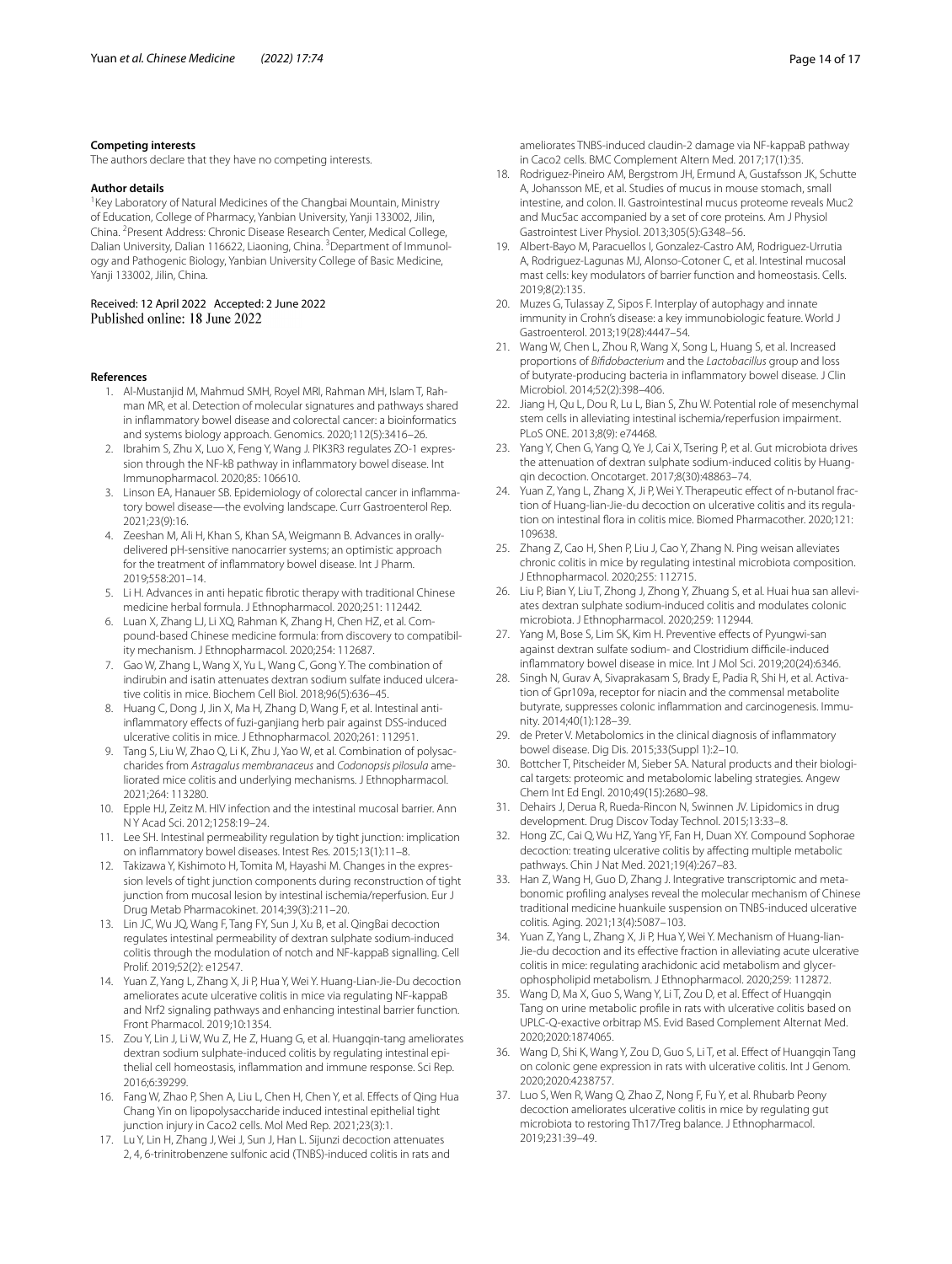- <span id="page-14-0"></span>38. Amagase K, Kimura Y, Wada A, Yukishige T, Murakami T, Nakamura E, et al. Prophylactic efect of monosodium glutamate on NSAID-induced enteropathy in rats. Curr Pharm Des. 2014;20(16):2783–90.
- <span id="page-14-1"></span>39. Chen F, Yin YT, Zhao HM, Wang HY, Zhong YB, Long J, et al. Sishen pill treatment of DSS-induced colitis via regulating interaction with inflammatory dendritic cells and gut microbiota. Front Physiol. 2020;11:801.
- <span id="page-14-2"></span>40. Ma H, Tao W, Zhu S. T lymphocytes in the intestinal mucosa: defense and tolerance. Cell Mol Immunol. 2019;16(3):216–24.
- <span id="page-14-3"></span>41. Zhong YB, Kang ZP, Zhou BG, Wang HY, Long J, Zhou W, et al. Curcumin regulated the homeostasis of memory T cell and ameliorated dextran sulfate sodium-induced experimental colitis. Front Pharmacol. 2020;11: 630244.
- <span id="page-14-4"></span>42. Wu B, Wan Y. Molecular control of pathogenic Th17 cells in autoimmune diseases. Int Immunopharmacol. 2020;80: 106187.
- <span id="page-14-5"></span>43. Tanoue T, Atarashi K, Honda K. Development and maintenance of intestinal regulatory T cells. Nat Rev Immunol. 2016;16(5):295–309.
- <span id="page-14-6"></span>44. Haase S, Haghikia A, Wilck N, Muller DN, Linker RA. Impacts of microbiome metabolites on immune regulation and autoimmunity. Immunology. 2018;154(2):230–8.
- <span id="page-14-7"></span>45. Zhao Y, Luan H, Jiang H, Xu Y, Wu X, Zhang Y, et al. Gegen Qinlian decoction relieved DSS-induced ulcerative colitis in mice by modulating Th17/Treg cell homeostasis via suppressing IL-6/JAK2/STAT3 signaling. Phytomedicine. 2021;84: 153519.
- <span id="page-14-8"></span>46. Zhang M, Fan H, Tan S, Tang Q, Liu X, Zuo D, et al. The Chinese medicinal herb decoction QRZSLXF enhances anti-inflammatory effect in TNBSinduced colitis via balancing Th17/Tregs differentiation. J Ethnopharmacol. 2020;251: 112549.
- <span id="page-14-9"></span>47. Xu M, Duan XY, Chen QY, Fan H, Hong ZC, Deng SJ, et al. Effect of compound sophorae decoction on dextran sodium sulfate (DSS)-induced colitis in mice by regulating Th17/Treg cell balance. Biomed Pharmacother. 2019;109:2396–408.
- <span id="page-14-10"></span>48. Wen J, Teng B, Yang P, Chen X, Li C, Jing Y, et al. The potential mechanism of Bawei Xileisan in the treatment of dextran sulfate sodiuminduced ulcerative colitis in mice. J Ethnopharmacol. 2016;188:31–8.
- <span id="page-14-11"></span>49. Liu XK, Zhao HM, Wang HY, Ge W, Zhong YB, Long J, et al. Regulatory efect of Sishen pill on Tfh cells in mice with experimental colitis. Front Physiol. 2020;11:589.
- <span id="page-14-12"></span>50. Waldner MJ, Neurath MF. Mechanisms of immune signaling in colitisassociated cancer. Cell Mol Gastroenterol Hepatol. 2015;1(1):6–16.
- <span id="page-14-13"></span>51. Perkins ND. Post-translational modifications regulating the activity and function of the nuclear factor kappa B pathway. Oncogene. 2006;25(51):6717–30.
- <span id="page-14-14"></span>52. Li F, Zhang J, Arfuso F, Chinnathambi A, Zayed ME, Alharbi SA, et al. NFkappaB in cancer therapy. Arch Toxicol. 2015;89(5):711–31.
- <span id="page-14-15"></span>53. He Z, Zhou Q, Wen K, Wu B, Sun X, Wang X, et al. Huangkui Lianchang decoction ameliorates DSS-induced ulcerative colitis in mice by inhibiting the NF-kappaB signaling pathway. Evid Based Complement Alternat Med. 2019;2019:1040847.
- <span id="page-14-16"></span>54. Chen YL, Zheng YY, Dai YC, Zhang YL, Tang ZP. Systems pharmacology approach reveals protective mechanisms of Jian-Pi Qing-Chang decoction on ulcerative colitis. World J Gastroenterol. 2019;25(21):2603–22.
- <span id="page-14-41"></span>55. Hu Z, Yang M, Ye Q, Qin K, Wu M, Gu R, et al. Tou Nong San attenuates infammation in TNBS-IBD model by inhibiting NF-kappaB signaling pathway. Evid Based Complement Alternat Med. 2018;2018:6929307.
- <span id="page-14-42"></span>56. Zheng L, Zhang YL, Dai YC, Chen X, Chen DL, Dai YT, et al. Jianpi Qingchang decoction alleviates ulcerative colitis by inhibiting nuclear factor-kappaB activation. World J Gastroenterol. 2017;23(7):1180–8.
- <span id="page-14-17"></span>57. Dai YC, Zheng L, Zhang YL, Chen X, Chen DL, Wang LJ, et al. Jianpi Qingchang decoction regulates intestinal motility of dextran sulfate sodium-induced colitis through reducing autophagy of interstitial cells of Cajal. World J Gastroenterol. 2017;23(26):4724–34.
- <span id="page-14-18"></span>58. Candia E, Diaz-Jimenez D, Langjahr P, Nunez LE, de la Fuente M, Farfan N, et al. Increased production of soluble TLR2 by lamina propria mononuclear cells from ulcerative colitis patients. Immunobiology. 2012;217(6):634–42.
- <span id="page-14-19"></span>59. Frolova L, Drastich P, Rossmann P, Klimesova K, Tlaskalova-Hogenova H. Expression of Toll-like receptor 2 (TLR2), TLR4, and CD14 in biopsy samples of patients with infammatory bowel diseases: upregulated expression of TLR2 in terminal ileum of patients with ulcerative colitis. J Histochem Cytochem. 2008;56(3):267–74.
- <span id="page-14-20"></span>60. Li R, Chen Y, Shi M, Xu X, Zhao Y, Wu X, et al. Gegen Qinlian decoction alleviates experimental colitis via suppressing TLR4/NF-kappaB signaling and enhancing antioxidant effect. Phytomedicine. 2016;23(10):1012–20.
- <span id="page-14-21"></span>61. Liu B, Piao X, Niu W, Zhang Q, Ma C, Wu T, et al. Kuijieyuan decoction improved intestinal barrier injury of ulcerative colitis by afecting TLR4dependent PI3K/AKT/NF-kappaB oxidative and infammatory signaling and gut microbiota. Front Pharmacol. 2020;11:1036.
- <span id="page-14-22"></span>Zhou HY, Zhu H, Yao XM, Qian JP, Yang J, Pan XD, et al. Metformin regulates tight junction of intestinal epithelial cells via MLCK-MLC signaling pathway. Eur Rev Med Pharmacol Sci. 2017;21(22):5239–46.
- <span id="page-14-23"></span>63. Xiong Y, Wang C, Shi L, Wang L, Zhou Z, Chen D, et al. Myosin light chain kinase: a potential target for treatment of infammatory diseases. Front Pharmacol. 2017;8:292.
- <span id="page-14-24"></span>64. Kang X, Jia M, Zhao L, Zhang S. Bu-Zhong-Yi-Qi granule enhances colonic tight junction integrity via TLR4/NF-kappaB/MLCK signaling pathway in ulcerative colitis rats. Evid Based Complement Alternat Med. 2021;2021:6657141.
- <span id="page-14-25"></span>65. Chao L, Li Z, Zhou J, Chen W, Li Y, Lv W, et al. Shen-Ling-Bai-Zhu-San improves dextran sodium sulfate-induced colitis by inhibiting caspase-1/caspase-11-mediated pyroptosis. Front Pharmacol. 2020;11:814.
- <span id="page-14-26"></span>66. Wieacker P, Zimmer J, Ropers HH. X inactivation patterns in two syn‑ dromes with probable X-linked dominant, male lethal inheritance. Clin Genet. 1985;28(3):238–42.
- <span id="page-14-27"></span>67. Brott BK, Pinsky BA, Erikson RL. Nlk is a murine protein kinase related to Erk/MAP kinases and localized in the nucleus. Proc Natl Acad Sci USA. 1998;95(3):963–8.
- <span id="page-14-28"></span>68. Ota S, Ishitani S, Shimizu N, Matsumoto K, Itoh M, Ishitani T. NLK positively regulates Wnt/beta-catenin signalling by phosphorylating LEF1 in neural progenitor cells. EMBO J. 2012;31(8):1904–15.
- <span id="page-14-29"></span>69. Wang HY, Zhao HM, Wang Y, Liu Y, Lu XY, Liu XK, et al. Sishen Wan((R)) ameliorated trinitrobenzene-sulfonic-acid-induced chronic colitis via NEMO/NLK signaling pathway. Front Pharmacol. 2019;10:170.
- <span id="page-14-30"></span>70. Li S, Wu Y, Yang D, Wu C, Ma C, Liu X, et al. Gasdermin D in peripheral myeloid cells drives neuroinfammation in experimental autoimmune encephalomyelitis. J Exp Med. 2019;216(11):2562–81.
- <span id="page-14-31"></span>71. Zhao W, He F, Barkema HW, Xu S, Gao J, Liu G, et al. *Prototheca* spp. induce an infammatory response via mtROS-mediated activation of NF-kappaB and NLRP3 infammasome pathways in bovine mammary epithelial cell cultures. Vet Res. 2021;52(1):144.
- <span id="page-14-32"></span>72. Qiao H, Huang Y, Chen X, Yang L, Wang Y, Xu R. Jiaweishaoyao decoc‑ tion alleviates DSS-induced ulcerative colitis via inhibiting inflammation. Gastroenterol Res Pract. 2020;2020:7182874.
- <span id="page-14-33"></span>73. Zhang Z, Shen P, Xie W, Cao H, Liu J, Cao Y, et al. Pingwei San ameliorates dextran sulfate sodium-induced chronic colitis in mice. J Ethnopharmacol. 2019;236:91–9.
- <span id="page-14-34"></span>74. Alkhadar H, Macluskey M, White S, Ellis I. Nerve growth factor-induced migration in oral and salivary gland tumour cells utilises the PI3K/Akt signalling pathway: is there a link to perineural invasion? J Oral Pathol Med. 2020;49(3):227–34.
- <span id="page-14-35"></span>75. Gabbouj S, Ryhanen S, Marttinen M, Wittrahm R, Takalo M, Kemppainen S, et al. Altered insulin signaling in Alzheimer's disease brain—special emphasis on PI3K-Akt pathway. Front Neurosci. 2019;13:629.
- <span id="page-14-36"></span>76. Zhou BG, Liu FC, Zhao HM, Zhang XY, Wang HY, Liu DY. Regulatory efect of Zuojin pill on correlation with gut microbiota and Treg cells in DSS-induced colitis. J Ethnopharmacol. 2020;262: 113211.
- <span id="page-14-37"></span>77. Ge W, Wang HY, Zhao HM, Liu XK, Zhong YB, Long J, et al. Efect of Sishen pill on memory T cells from experimental colitis induced by dextran sulfate sodium. Front Pharmacol. 2020;11:908.
- <span id="page-14-38"></span>Wang B, Gong Z, Zhan J, Yang L, Zhou Q, Yuan X. Xianglian pill suppresses infammation and protects intestinal epithelial barrier by promoting autophagy in DSS induced ulcerative colitis mice. Front Pharmacol. 2020;11: 594847.
- <span id="page-14-39"></span>79. Li MY, Luo HJ, Wu X, Liu YH, Gan YX, Xu N, et al. Anti-infammatory efects of Huangqin decoction on dextran sulfate sodium-induced ulcerative colitis in mice through regulation of the gut microbiota and suppression of the Ras-PI3K-Akt-HIF-1alpha and NF-kappaB pathways. Front Pharmacol. 2019;10:1552.
- <span id="page-14-40"></span>80. Leonard WJ, O'Shea JJ. Jaks and STATs: biological implications. Annu Rev Immunol. 1998;16:293–322.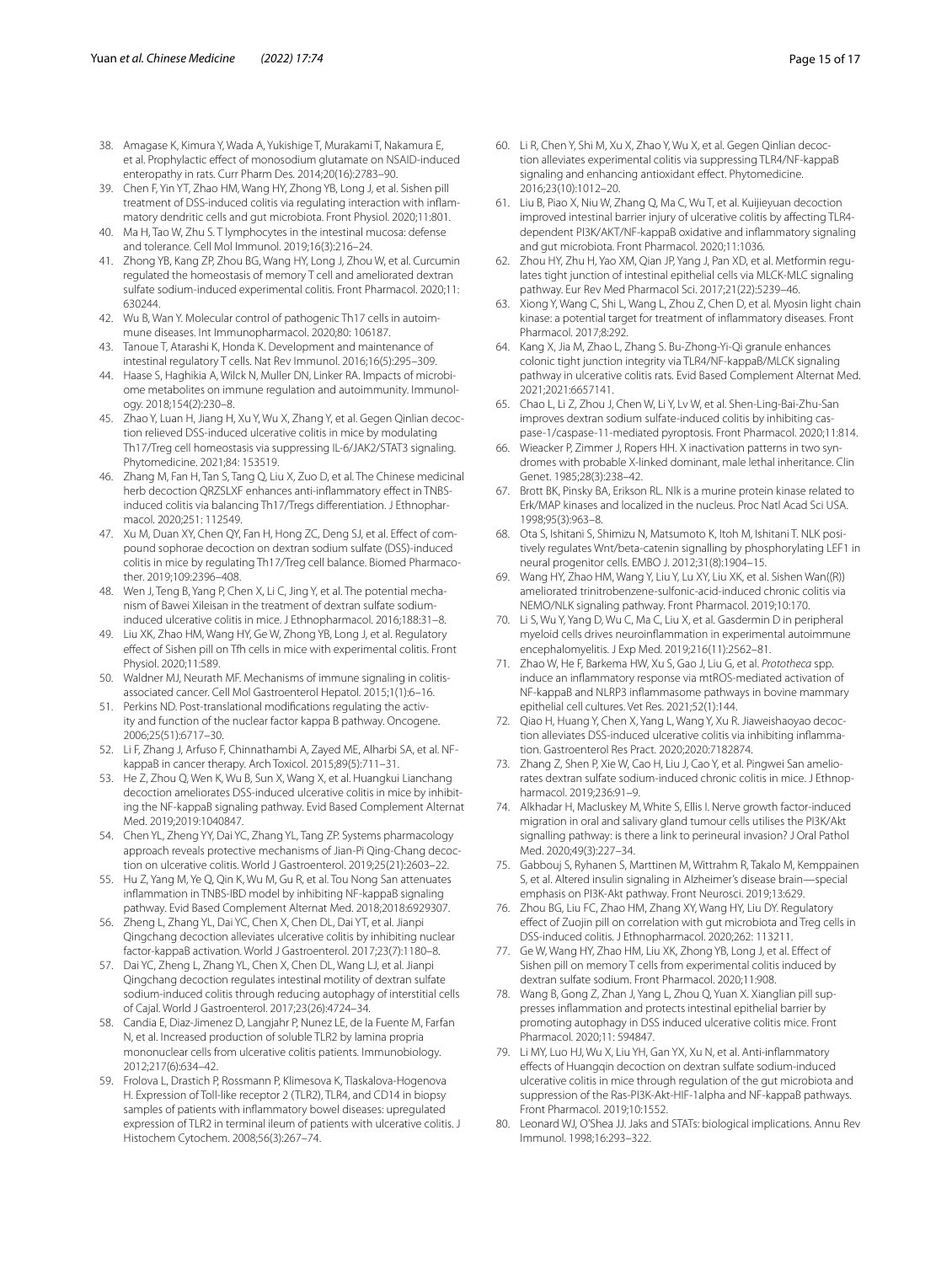- <span id="page-15-0"></span>81. Hiller J, Hagl B, Effner R, Puel A, Schaller M, Mascher B, et al. STAT1 gain-of-function and dominant negative STAT3 mutations impair IL-17 and IL-22 immunity associated with CMC. J Invest Dermatol. 2018;138(3):711–4.
- <span id="page-15-1"></span>82. Li X, Wang Y, Wang K, Wu Y. Renal protective effect of paeoniflorin by inhibition of JAK2/STAT3 signaling pathway in diabetic mice. Biosci Trends. 2018;12(2):168–76.
- <span id="page-15-2"></span>83. Lu Z, Xiong W, Xiao S, Lin Y, Yu K, Yue G, et al. Huanglian Jiedu decoction ameliorates DSS-induced colitis in mice via the JAK2/STAT3 signalling pathway. Chin Med. 2020;15:45.
- <span id="page-15-3"></span>84. Li L, Shen A, Chu J, Sferra TJ, Sankararaman S, Ke X, et al. Pien Tze Huang ameliorates DSS-induced colonic infammation in a mouse colitis model through inhibition of the IL-6/STAT3 pathway. Mol Med Rep. 2018;18(1):1113–9.
- <span id="page-15-4"></span>85. Xuan-Qing C, Xiang-Yu LV, Shi-Jia LIU. Baitouweng decoction alleviates dextran sulfate sodium-induced ulcerative colitis by regulating intestinal microbiota and the IL-6/STAT3 signaling pathway. J Ethnopharmacol. 2021;265: 113357.
- <span id="page-15-5"></span>86. Foldi J, Chung AY, Xu H, Zhu J, Outtz HH, Kitajewski J, et al. Autoamplifcation of Notch signaling in macrophages by TLR-induced and RBP-Jdependent induction of Jagged1. J Immunol. 2010;185(9):5023–31.
- <span id="page-15-6"></span>87. Bray SJ. Notch signalling: a simple pathway becomes complex. Nat Rev Mol Cell Biol. 2006;7(9):678–89.
- <span id="page-15-7"></span>88. Zhao Y, Luan H, Gao H, Wu X, Zhang Y, Li R. Gegen Qinlian decoction maintains colonic mucosal homeostasis in acute/chronic ulcerative colitis via bidirectionally modulating dysregulated Notch signaling. Phytomedicine. 2020;68: 153182.
- <span id="page-15-8"></span>89. Wu H, Chen QY, Wang WZ, Chu S, Liu XX, Liu YJ, et al. Compound sophorae decoction enhances intestinal barrier function of dextran sodium sulfate induced colitis via regulating notch signaling pathway in mice. Biomed Pharmacother. 2021;133: 110937.
- <span id="page-15-9"></span>90. Lea SR, Reynolds SL, Kaur M, Simpson KD, Hall SR, Hessel EM, et al. The effects of repeated Toll-like receptors 2 and 4 stimulation in COPD alveolar macrophages. Int J Chron Obstruct Pulmon Dis. 2018;13:771–80.
- <span id="page-15-10"></span>91. Balka KR, de Nardo D. Understanding early TLR signaling through the Myddosome. J Leukoc Biol. 2019;105(2):339–51.
- <span id="page-15-11"></span>92. Wang S, Guo C, Zhang T, Zhong C, Zhao X, Su Y, et al. Tiaochang Xiaoyan extract tablets ameliorate chronic inflammation by activating macrophage lysosomes in chronic colitis rats. Ann Palliat Med. 2021;10(2):2203–16.
- <span id="page-15-12"></span>93. Zarling JM, Shoyab M, Marquardt H, Hanson MB, Lioubin MN, Todaro GJ. Oncostatin M: a growth regulator produced by diferentiated histiocytic lymphoma cells. Proc Natl Acad Sci USA. 1986;83(24):9739–43.
- <span id="page-15-13"></span>94. Verstockt S, Verstockt B, Machiels K, Vancamelbeke M, Ferrante M, Cleynen I, et al. Oncostatin M is a biomarker of diagnosis, worse disease prognosis, and therapeutic nonresponse in infammatory bowel dis‑ ease. Infamm Bowel Dis. 2021;27(10):1564–75.
- <span id="page-15-14"></span>95. Li Y, Chen F, Xie Y, Yang Q, Luo H, Jia P, et al. Feiyangchangweiyan capsule protects against ulcerative colitis in mice by modulating the OSM/ OSMR pathway and improving gut microbiota. Phytomedicine. 2021;80: 153372.
- <span id="page-15-15"></span>96. Corr M. Wnt signaling in ankylosing spondylitis. Clin Rheumatol. 2014;33(6):759–62.
- <span id="page-15-16"></span>97. Sharma M, Castro-Piedras I, Simmons GE Jr, Pruitt K. Dishevelled: a masterful conductor of complex Wnt signals. Cell Signal. 2018;47:52–64.
- <span id="page-15-17"></span>98. Zhu H, Li YR. Oxidative stress and redox signaling mechanisms of inflammatory bowel disease: updated experimental and clinical evidence. Exp Biol Med. 2012;237(5):474–80.
- <span id="page-15-18"></span>99. Wu ZC, Zhao ZL, Deng JP, Huang JT, Wang YF, Wang ZP. Sanhuang Shu'ai decoction alleviates DSS-induced ulcerative colitis via regulation of gut microbiota, inflammatory mediators and cytokines. Biomed Pharmacother. 2020;125: 109934.
- <span id="page-15-19"></span>100. Gao H, Li Y, Sun J, Xu H, Wang M, Zuo X, et al. *Saccharomyces boulardii* ameliorates dextran sulfate sodium-induced ulcerative colitis in mice by regulating NF-kappaB and Nrf2 signaling pathways. Oxid Med Cell Longev. 2021;2021:1622375.
- <span id="page-15-20"></span>101. Li J, Ichikawa T, Janicki JS, Cui T. Targeting the Nrf2 pathway against cardiovascular disease. Expert Opin Ther Targets. 2009;13(7):785–94.
- <span id="page-15-21"></span>102. He M, Pan H, Chang RC, So KF, Brecha NC, Pu M. Activation of the Nrf2/ HO-1 antioxidant pathway contributes to the protective effects of

*Lycium barbarum* polysaccharides in the rodent retina after ischemiareperfusion-induced damage. PLoS ONE. 2014;9(1): e84800.

- <span id="page-15-22"></span>103. Zhang J, Kang X, Sun M, Zhang S. Qingre Jianpi decoction attenuates infammatory responses by suppressing NOD-like receptor family pyrin domain-containing 3 infammasome activation in dextran sulfate sodium-induced colitis mice. J Tradit Chin Med. 2021;41(1):68–78.
- <span id="page-15-37"></span>104. Yu T, Li Z, Xu L, Yang M, Zhou X. Anti-infammation efect of Qingchang suppository in ulcerative colitis through JAK2/STAT3 signaling pathway in vitro and in vivo. J Ethnopharmacol. 2021;266: 113442.
- <span id="page-15-23"></span>105. Shao J, Liu Z, Wang L, Song Z, Chang H, Han N, et al. Screening of the optimized prescription from Suqingwan in terms of its therapeutic effect on DSS-induced ulcerative colitis by its regulation of inflammatory and oxidative mediators. J Ethnopharmacol. 2017;202:54–62.
- <span id="page-15-24"></span>106. Liu B, Liu T, Wang X, Zheng X, Wang H, Ma L. Efects of Guchang capsule on dextran sulphate sodium-induced experimental ulcerative colitis in mice. Evid Based Complement Alternat Med. 2016;2016:3150651.
- <span id="page-15-38"></span>107. Wang R, Wu G, Du L, Shao J, Liu F, Yang Z, et al. Semi-bionic extraction of compound turmeric protects against dextran sulfate sodium-induced acute enteritis in rats. J Ethnopharmacol. 2016;190:288–300.
- <span id="page-15-39"></span>108. Wang X, Fan F, Cao Q. Modifed Pulsatilla decoction attenuates oxazolone-induced colitis in mice through suppression of inflammation and epithelial barrier disruption. Mol Med Rep. 2016;14(2):1173–9.
- <span id="page-15-40"></span>109. Chen YL, Zhang YL, Dai YC, Tang ZP. Systems pharmacology approach reveals the antiinfammatory efects of Ampelopsis grossedentata on dextran sodium sulfate-induced colitis. World J Gastroenterol. 2018;24(13):1398–409.
- <span id="page-15-25"></span>110. Zhang W, Chao X, Wu JQ, Ma XB, Yang YL, Wu Y, et al. Exploring the potential mechanism of Guchang Zhixie Wan for treating ulcerative colitis by comprehensive network pharmacological approaches and molecular docking validation as well as cell experiments. Chem Biodivers. 2021;18(1): e2000810.
- <span id="page-15-26"></span>111. Jimbo K, Ohtsuka Y, Kojima Y, Hosoi K, Ohbayashi N, Ikuse T, et al. Increased expression of CXCR3 axis components and matrix metal‑ loproteinase in pediatric infammatory bowel disease patients. Pediatr Int. 2014;56(6):873–83.
- <span id="page-15-27"></span>112. Liu M, Guo S, Hibbert JM, Jain V, Singh N, Wilson NO, et al. CXCL10/IP-10 in infectious diseases pathogenesis and potential therapeutic implications. Cytokine Growth Factor Rev. 2011;22(3):121–30.
- <span id="page-15-28"></span>113. Mao TY, Shi R, Zhao WH, Guo Y, Gao KL, Chen C, et al. Qingchang Wenzhong decoction ameliorates dextran sulphate sodium-induced ulcerative colitis in rats by downregulating the IP10/CXCR3 axis-mediated infammatory response. Evid Based Complement Alternat Med. 2016;2016:4312538.
- <span id="page-15-29"></span>114. Kreida S, Roche JV, Olsson C, Linse S, Tornroth-Horsefeld S. Protein– protein interactions in AQP regulation—biophysical characterization of AQP0-CaM and AQP2-LIP5 complex formation. Faraday Discuss. 2018;209:35–54.
- <span id="page-15-30"></span>115. Benga G. Water channel proteins (later called aquaporins) and relatives: past, present, and future. IUBMB Life. 2009;61(2):112–33.
- <span id="page-15-31"></span>116. Pan X, Xu K, Xiong R, Chen ZM, Hu CJ, Feng J, et al. Therapeutic efect of Ershen pill () extract on Pi (spleen)-Shen (kidney) yang defciencyinduced diarrhea in rat model. Chin J Integr Med. 2019;25(7):536–42.
- <span id="page-15-32"></span>117. Sun B, Yuan J, Wang S, Lin J, Zhang W, Shao J, et al. Qingchang suppository ameliorates colonic vascular permeability in dextran-sulfatesodium-induced colitis. Front Pharmacol. 2018;9:1235.
- <span id="page-15-33"></span>118. Wang X, Li D, Zhang Y, Wu S, Tang F. Costus root granules improve ulcerative colitis through regulation of TGF-beta mediation of the PI3K/ AKT signaling pathway. Exp Ther Med. 2018;15(5):4477–84.
- <span id="page-15-34"></span>119. Wu M, Shen A, Chen Y, Liu L, Li L, Sankararaman S, et al. Xinhuang tablets improve intestinal barrier function via regulating epithelial tight junctions in dextran sulfate sodium-induced ulcerative colitis mice. J Med Food. 2021;24(1):33–9.
- <span id="page-15-35"></span>120. Ding Y, Chen M, Wang Q, Gao L, Feng Y, Wang S, et al. Integrating pharmacology and microbial network analysis with experimental validation to reveal the mechanism of composite sophora colon-soluble capsule against ulcerative colitis. Evid Based Complement Alternat Med. 2020;2020:9521073.
- <span id="page-15-36"></span>121. Wang W, Xu C, Li X, Wang Z, Yang J, Shen Y, et al. Exploration of the potential mechanism of Banxia Xiexin decoction for the effects on TNBS-induced ulcerative colitis rats with the assistance of network pharmacology analysis. J Ethnopharmacol. 2021;277: 114197.